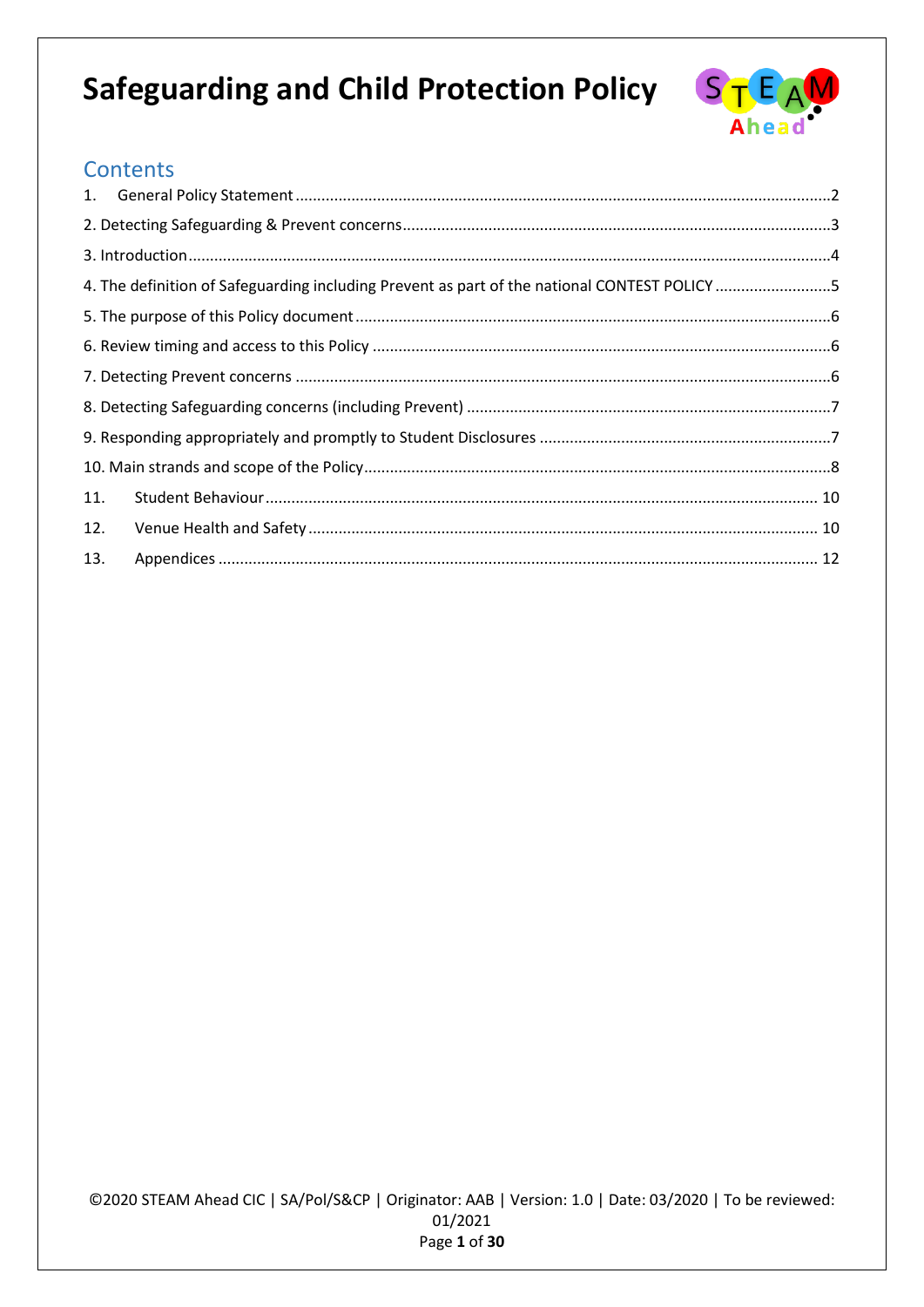

### <span id="page-1-0"></span>1. General Policy Statement

We want all our students to be safe and feel protected. STEAM Ahead CIC are committed to safeguarding, the Prevent strategy and promoting the wellbeing of children, young people and vulnerable adults giving the highest priority to their safety and welfare in order to enable them to maximise their ability to 'enjoy and achieve'. All our staff have a responsibility to recognise, identify and respond to signs of abuse, neglect, extremism and other safeguarding concerns, including those associated with our due regard to prevent people from being drawn into terrorism, relating to all our students, ensuring that we are protecting our young people from maltreatment and preventing impairment of their health or development and that they are growing up in circumstances consistent with the provision of safe and effective care.

#### **1.1 Staff member: how to respond if a student discloses an alleged incident:**

Make a record of the event:

- PLEASE DO NOT PROMISE CONFIDENTIALITY
- Listen carefully to what they say and how they say it
- Allow the student to explain in their own words
- Complete the Safeguarding Disclosure Form

Please record the following

- Your name, Date & Time
- Student Name, ID, DOB, Postcode
- Referral Type
- Facts of the incident i.e. place, day, time, other named individuals
- Description of injuries observed
- Detail of action taken and signed by the person completing the report
- Report emailed to the Designated Safeguarding Lead

#### **1.2 Safeguarding students aged under 16**

- If pre-16 students attend any session delivered by STEAM Ahead CIC all allegations or suspicions of abuse must be reported in line with our safeguarding procedures and the Designated Safeguarding Lead should also be notified. The student must be informed that the information will be passed to someone else within STEAM Ahead CIC and possibly also to Children's Services.
- A member of the Safeguarding team will liaise with the authorities, as appropriate, ensuring that the matter is reported to the appropriate investigating agency. A written record of any discussions/referrals will be made.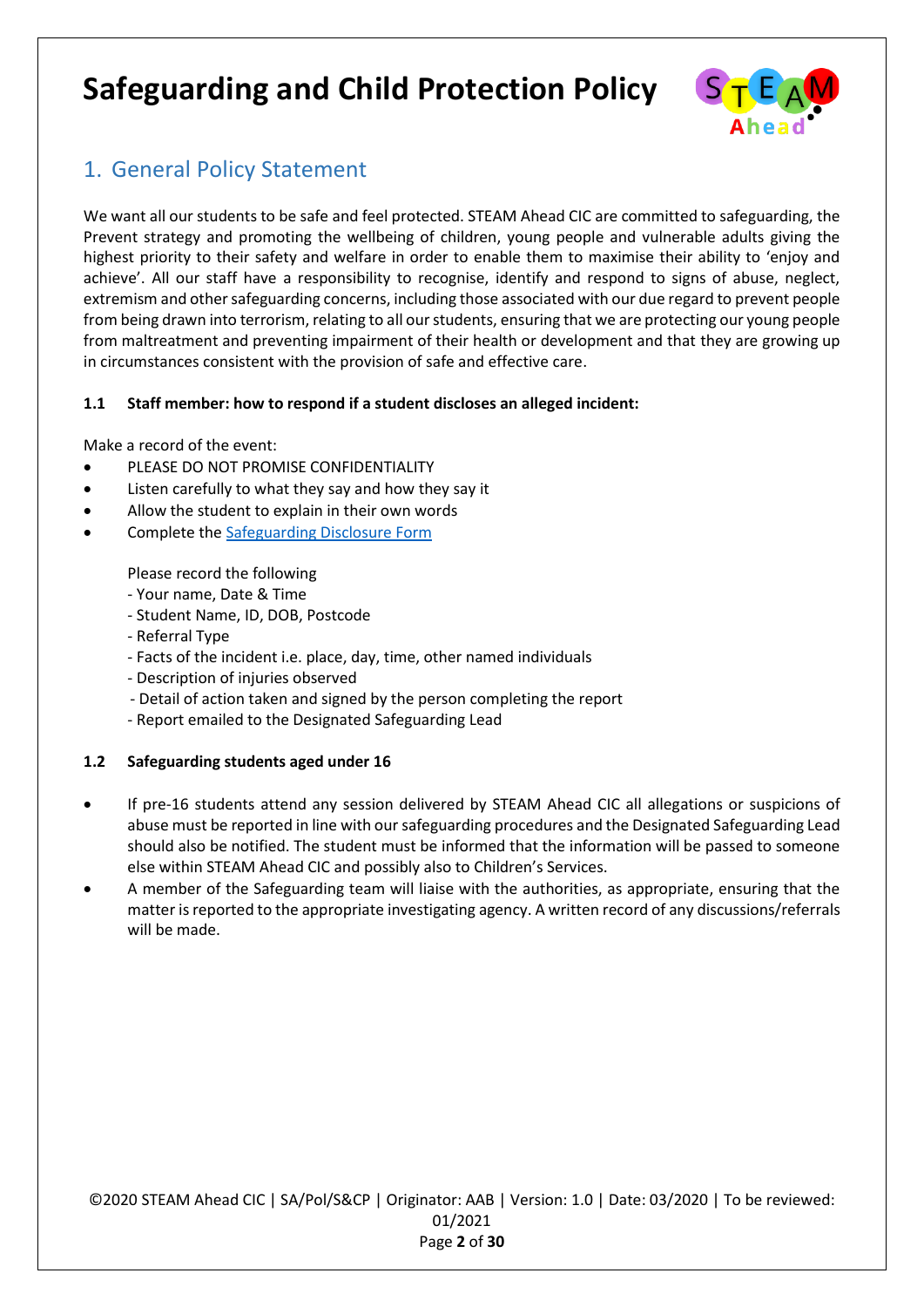

### <span id="page-2-0"></span>2. Detecting Safeguarding & Prevent concerns

Safeguarding is everyone's responsibility and all STEAM Ahead CIC staff should make sure that that they stay alert to the signs and indications and question the behaviour of young people and parents/carers and don't necessarily take what you are told at face value. You should not let other considerations, like the fear of damaging relationships with adults, get in the way of protecting young people.

| Safeguarding incl. Prevent examples                | Signs to look out for                                         |
|----------------------------------------------------|---------------------------------------------------------------|
| Neglect, including acts of omission                | Drop in attendance                                            |
| Grooming                                           | Troubling or changes in behaviour                             |
| Physical abuse                                     | Excessively withdrawn                                         |
| Sexual abuse                                       | Fearful or anxious about doing something wrong                |
| <b>Emotional abuse</b>                             | Frequent, unexplained injuries                                |
| Psychological abuse                                | Clothes that are dirty/ill-fitting                            |
| Being drawn into radicalisation and/or terrorism   | Arrives without adequate clothing such as no winter           |
|                                                    | coat                                                          |
| Bullying, including on-line and prejudice-based    | Being angry or aggressive                                     |
| bullying                                           |                                                               |
| Racist, disability and homophobic or transphobic   | Evidence of self-harm                                         |
| abuse                                              |                                                               |
| Gender-based violence/violence against women       | Dismissive/non-responsive to your concerns                    |
| and girls                                          |                                                               |
| Child sexual exploitation and trafficking          | A reluctance to go home                                       |
| The impact of new technologies on sexual           | Talk of running away                                          |
| behaviour                                          |                                                               |
| Teenage relationship abuse                         | Unexplained new possessions                                   |
| Substance misuse                                   | Misuse of drugs and alcohol                                   |
| Issues that may be specific to a local area or     | Failure to seek basic healthcare                              |
| population                                         |                                                               |
| Domestic violence                                  | Making efforts to avoid specific family members or<br>friends |
| Female genital mutilation (FGM)                    | Having older sexual partners                                  |
| Forced marriage                                    | It is important that a warning sign doesn't                   |
|                                                    | automatically mean abuse is taking place                      |
| <b>Fabricated or induced illness</b>               | Strange or inconsistent patterns of illness                   |
| Poor parenting, particularly in relation to babies | Conversations relating to poor parent/ guardianship           |
| and young children                                 | of children                                                   |
| Ignoring medical or physical care needs            | Poor hygiene, physical conditions untreated or                |
|                                                    | worsening                                                     |
| <b>Private fostering</b>                           | Conversations surrounding any arrangements                    |
| Withholding of medication or adequate nutrition    | Poor physical condition, illness and behaviours               |
|                                                    | consistent with being malnourished                            |
| Other issues not listed here but that pose an      |                                                               |
| ongoing or potential risk to our young people and  |                                                               |
| vulnerable adults                                  |                                                               |

©2020 STEAM Ahead CIC | SA/Pol/S&CP | Originator: AAB | Version: 1.0 | Date: 03/2020 | To be reviewed: 01/2021 Page **3** of **30**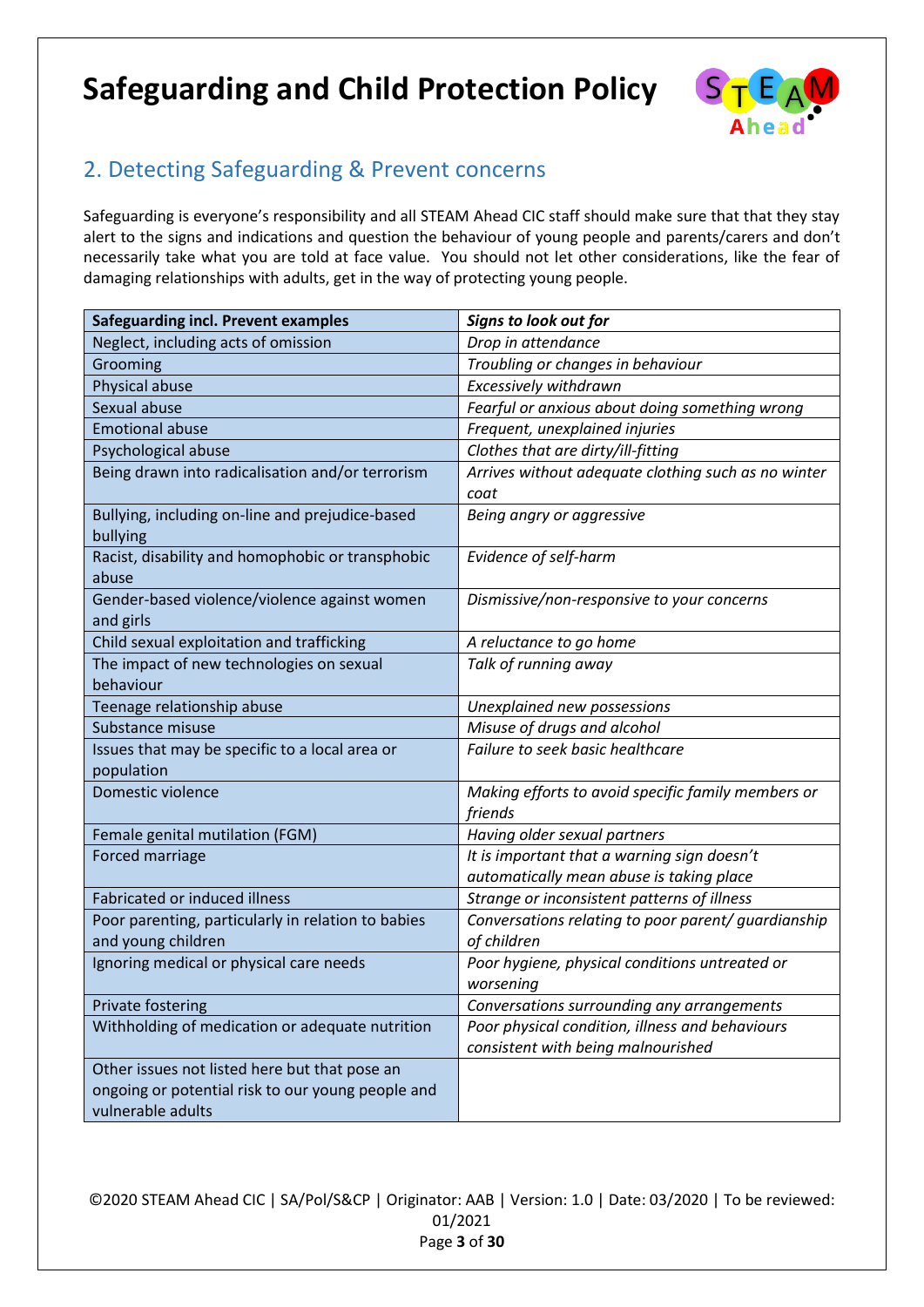

### <span id="page-3-0"></span>3. Introduction

We require all our staff to demonstrate high standards in their management of risk, and in the active protection of children, young people and vulnerable adults from discrimination and avoidable harm by fulfilling our duties for young people under 18 in accordance with *Safeguarding Children in Education (DfE), as well as*  our duties towards vulnerable adults in accordance with the *National framework of standards for safeguarding adults (*Association of Directors of Social Services), and the *No Secrets: Guidance on protecting vulnerable adults in care* (Department of Health).

This policy also fully supports the promotion of effective multi-agency working in light of the Children Act 2004 and Working Together to Safeguard Children (DfE 2013) and the guidance for specified authorities in England and Wales on the duty in the Counter-Terrorism and Security Act (2015) to have due regard to the need to prevent people from being drawn into terrorism.

Prevent is a term known to describe part of the Home Office counter-terrorism strategy and aims to stop people moving from extremism into terrorist related activity as young people are potentially vulnerable to engagement with extremist ideologies or by targeting via extremist organisations.

This policy and procedure for responding to concerns regarding the protection of vulnerable adults are incorporated within this document as although the legislative and policy base is different when responding to the safeguarding needs for adults, most of the principles and procedures for staff are the same as those for children and young people.

We will also respond appropriately to disclosers of abuse and to allegations against our staff or other adult(s). STEAM Ahead CIC view these statements as part of our core business and expects all staff, volunteers and those contracted to provide services, to share this commitment and ensure that they are aware of their own responsibilities in this regard by acting to enable the best future outcomes for all our students. We work within our local Safeguarding and Prevent multi-agencies to ensure that arrangements are in place to identify, assess and support those who are suffering or potentially suffering from harm. In doing so, we are guided by the following key principles:

- young people have a right to be safe and should be protected from all forms of abuse and neglect;
- safeguarding young people is everyone's responsibility;
- it is better to help young people as early as possible, before issues escalate and become more damaging; and
- young people and families are best supported and protected when there is a co-ordinated response from all relevant agencies.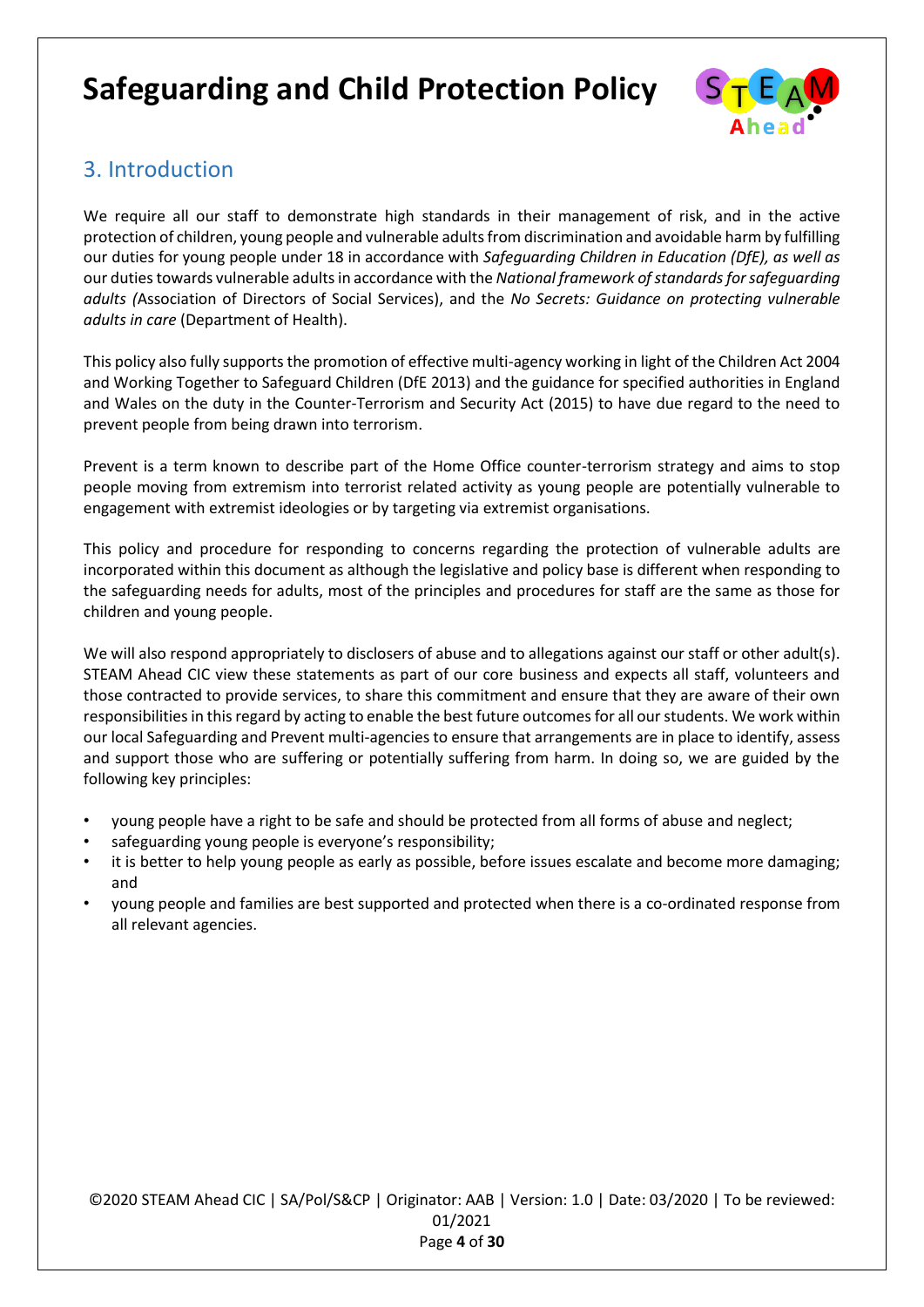

### <span id="page-4-0"></span>4. The definition of Safeguarding including Prevent as part of the national CONTEST POLICY

We recognise that Safeguarding actions may be needed to protect our students from harm or potential harm including actions to prevent impairment of their health and it is our intention to reduce significantly or eliminate, the potential of harm to the student's overall wellbeing.

We are aware that responsibilities around Safeguarding and Child Protection sit alongside each other. What is raised as a Safeguarding issue may or may not become a Child Protection issue.

This policy is also intended to incorporate the Government's strategy 'Prevent' which forms part of the overall national counter-terrorism strategy, CONTEST.

The aim of the Prevent strategy published by the Government in 2011, is to reduce the threat to the UK from terrorism by stopping people becoming terrorists or supporting terrorism and it has three specific strategic objectives:

- respond to the ideological challenge of terrorism and the threat we face from those who promote it
- prevent people from being drawn into terrorism and ensure that they are given appropriate advice and support
- work with sectors and institutions where there are risks of radicalisation that we need to address

Prevent, put simply has been expressed as the need to stop people becoming involved in violent extremism or supporting terrorism, in all its forms. Prevent works within the non-criminal space, using early engagement to encourage individuals and communities to challenge violent extremist ideologies and behaviours.

STEAM Ahead CIC is not an investigating agency. Any allegation or suspicion of abuse or significant harm will normally be carried out by local Social Care Services or other agencies with statutory powers, such as the Metropolitan Police Service (MPS).

Safeguarding is not just about protecting our students from deliberate harm, neglect, failure and from being drawn in to terrorism, it also relates to broader aspects of care and education, including:

- Children, young people and vulnerable adult's own health and safety and well-being
- meeting the needs of Children, young people and vulnerable adults with medical conditions
- providing first aid
- educational visits
- the use of reasonable force
- intimate care and emotional well-being
- online safety and associated issues
- appropriate arrangements to ensure children, young people and vulnerable adults security, taking into account the local context.

©2020 STEAM Ahead CIC | SA/Pol/S&CP | Originator: AAB | Version: 1.0 | Date: 03/2020 | To be reviewed: 01/2021 Page **5** of **30**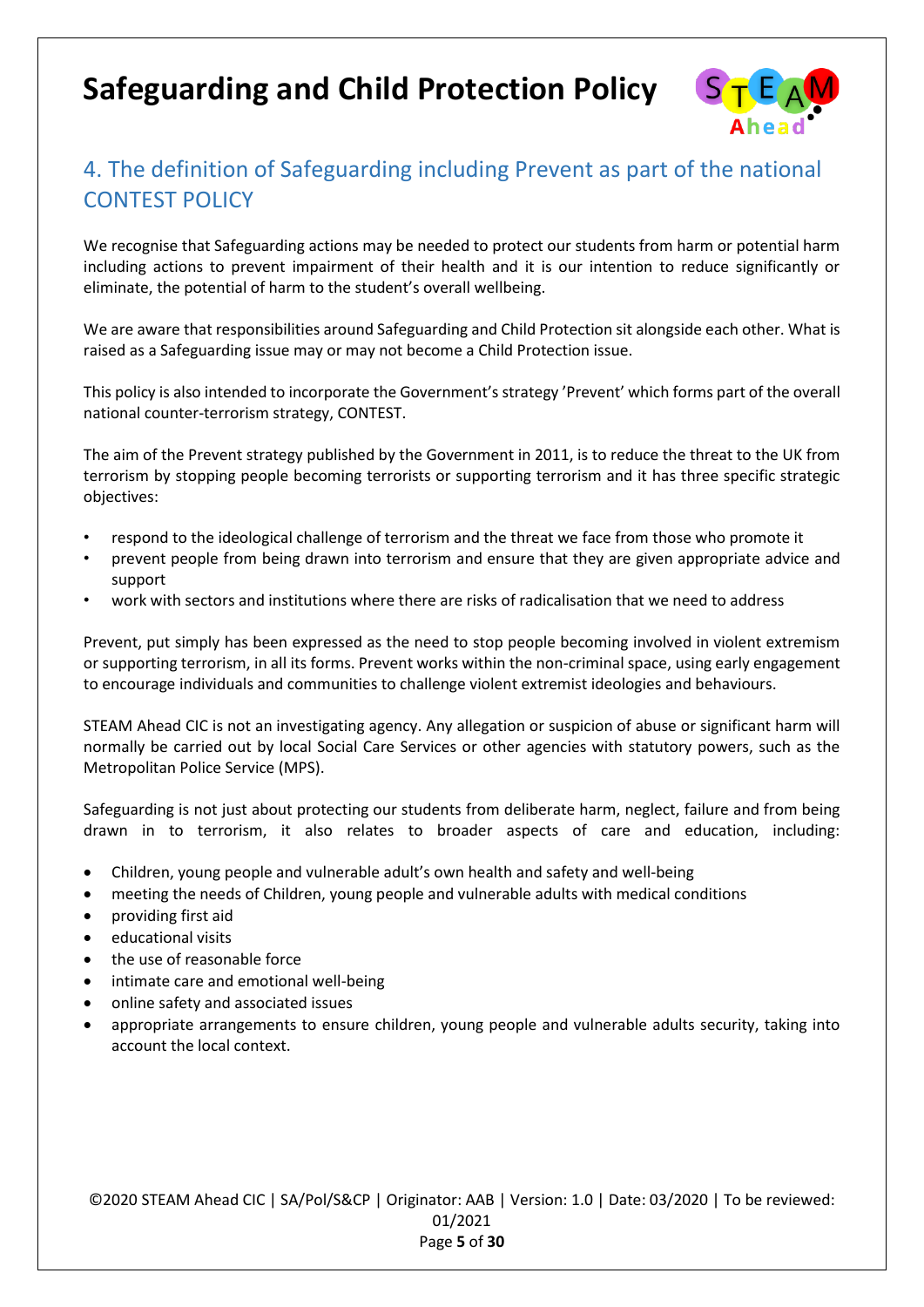

### <span id="page-5-0"></span>5. The purpose of this Policy document

The purpose is to provide a framework that informs procedures relating to our legal obligation to safeguard (including the Prevent Strategy) and protect children, young people and vulnerable adults who are suffering forms of abuse as defined in the Children Act 1989, through the application of principles outlined in the Children Act 2004 and Safeguarding Vulnerable Groups Act 2006.

This policy provides clear direction to all members of our community to ensure and Safeguarding concerns, referrals and monitoring of actions are handled sensitively, professionally and in ways that promote the welfare of our students and support their needs. The policy also makes commitment to the development of good practice and sound procedures.

We recognise that the welfare of the children, young people and vulnerable adults is paramount and that all students regardless of age, disability, gender, racial heritage, religious belief, sexual orientation or identity have the right to protection from all types of harm or abuse. Working in partnership with children, vulnerable adults, their parents, carers and other agencies is essential in promoting the welfare of individuals. We know that young people want to be respected, their views to be heard, to have stable relationships with professional built on trust and to have consistent support provided for their individual needs.

Information gathered by the NSPCC indicates that young people have also said that they need:

- *Vigilance* to have adults notice when things are troubling them.
- *Understanding and action* to understand what is happening; to be heard and understood; and to have that understanding acted upon.
- *Stability* to be able to develop an on-going stable relationship of trust with those helping them.
- *Respect*  to be treated with the expectation that they are competent rather than not.
- *Information and engagement* to be informed of the outcome of assessments and decisions and reasons when their views have not met with a positive response.
- *Support* to be provided with support in their own right as well as a member of their family.
- *Advocacy* to be provided with advocacy to assist them in putting forward their views.

### <span id="page-5-1"></span>6. Review timing and access to this Policy

The policy will be subject to annual review. The review will be initiated by our Designated Safeguarding lead. The policy will be published on the STEAM Ahead CIC website and will be available for all staff via our portal.

### <span id="page-5-2"></span>7. Detecting Prevent concerns

Some young people and adults may be vulnerable to radicalisation for the purpose of violent extremism. Concerns regarding radicalisation should be referred using the same procedure as for Safeguarding. Possible indicators that an individual is involved with an extremist group or cause could include:

- Changes in style of dress.
- Changes in appearance.
- Losing interest with friendship groups.
- Losing interest in activities not associated with a particular ideology.
- Behaviour becoming focused on an extreme idea or cause.

©2020 STEAM Ahead CIC | SA/Pol/S&CP | Originator: AAB | Version: 1.0 | Date: 03/2020 | To be reviewed: 01/2021

Page **6** of **30**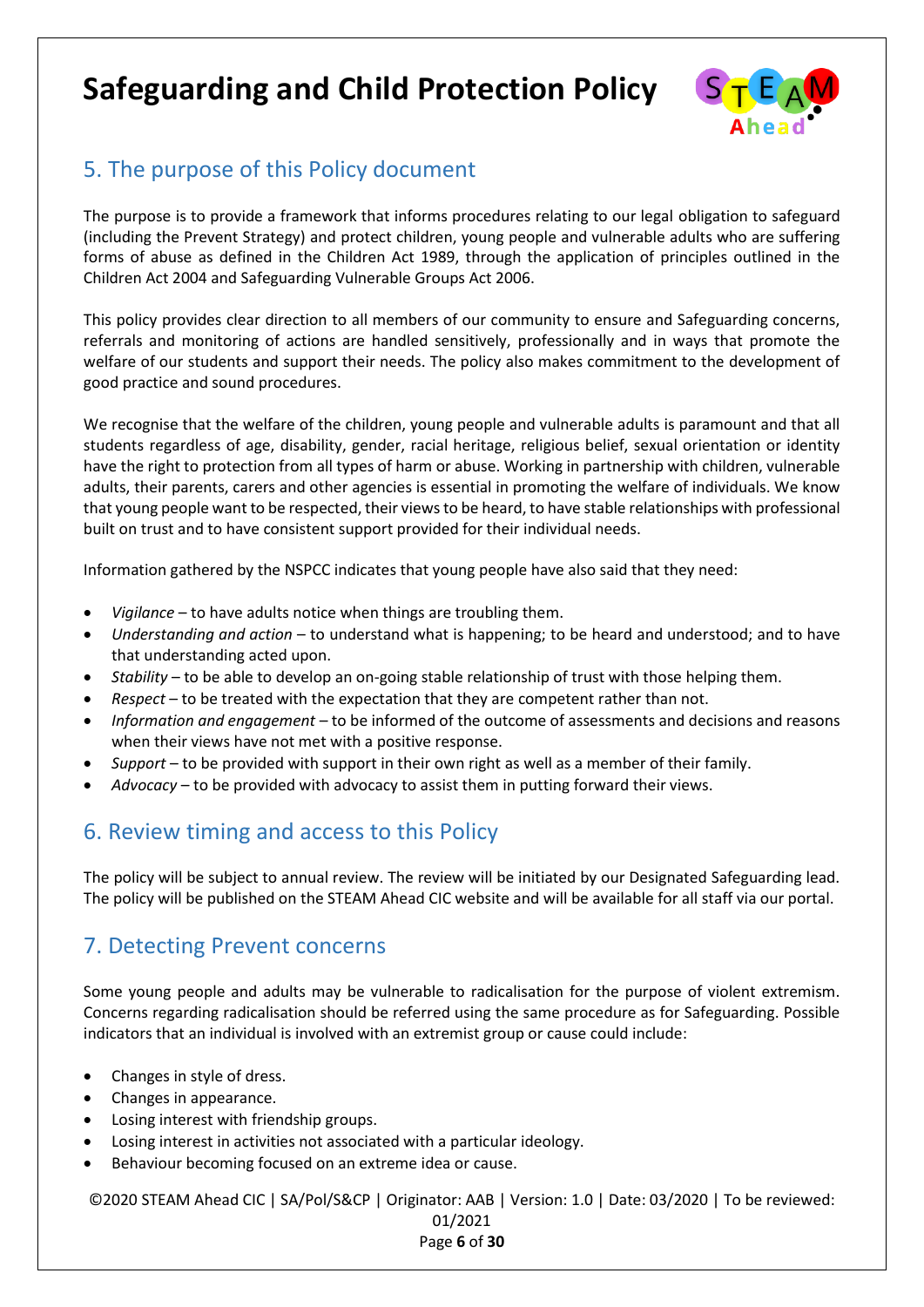

- Possession of material or symbols associated with an extremist cause
- Attempting to disseminate radicalising materials or images

### <span id="page-6-0"></span>8. Detecting Safeguarding concerns (including Prevent)

Safeguarding is everyone's responsibility and all our staff should make sure that that they stay alert to the signs and indications and question the behaviour of young people and parents/carers and don't necessarily take what you are told at face value.

You should not let other considerations, like the fear of damaging relationships with adults, get in the way of protecting young people.

Information and advice on what to do if you're worried a child is being abused, in the form of an extract taken from the Government publication of the same name, has been included in this policy and is also available from STEAM Ahead CIC directly.

### <span id="page-6-1"></span>9. Responding appropriately and promptly to Student Disclosures

STEAM Ahead CIC believe that it has a robust system to respond to disclosure or reporting of suspected and actual abuse. Our first priority should always be to ensure the safety and protection of the child or vulnerable adult. Staff Guidance is available to ensure appropriate and timely responses to allegations of abuse or report an incident, with reporting action procedures summarised in a simple flow chart – shown on the inside cover of this document and is also available via our portal.

Key points to remember when managing a disclosure situation:

- Listen carefully.
- Do not make any judgements or communicate your personal views.
- Do not interview or question (have open dialogue).
- Inform the young person that this information is so important that it will be shared.
- Reassure.
- Keep notes.
- Remember disclosures are confidential and should only be discussed with a Designated Safeguarding Lead.
- Always contact a Designated Safeguarding Lead as soon as possible.
- Never promise to keep a secret.

Further detailed information, including the HM Government advice for practitioners *'What to do if you're worried about a child is being abused'* from March 2015 and the Department for Education document entitled *'Keeping Children Safe in Education'* which includes the mandatory *"Safeguarding information for all staff"* located on the Bank together with *"Working together to safeguard children"* from March 2015.

• **If ANY member of staff recognises a concern, they have both the duty and responsibility to make their concerns known to a Director or the Designated Safeguarding Lead**.

All Students are introduced to STEAM Ahead CIC Safeguarding and Prevent procedures for disclosure during the tutorial programme as part of the induction processes.

©2020 STEAM Ahead CIC | SA/Pol/S&CP | Originator: AAB | Version: 1.0 | Date: 03/2020 | To be reviewed: 01/2021 Page **7** of **30**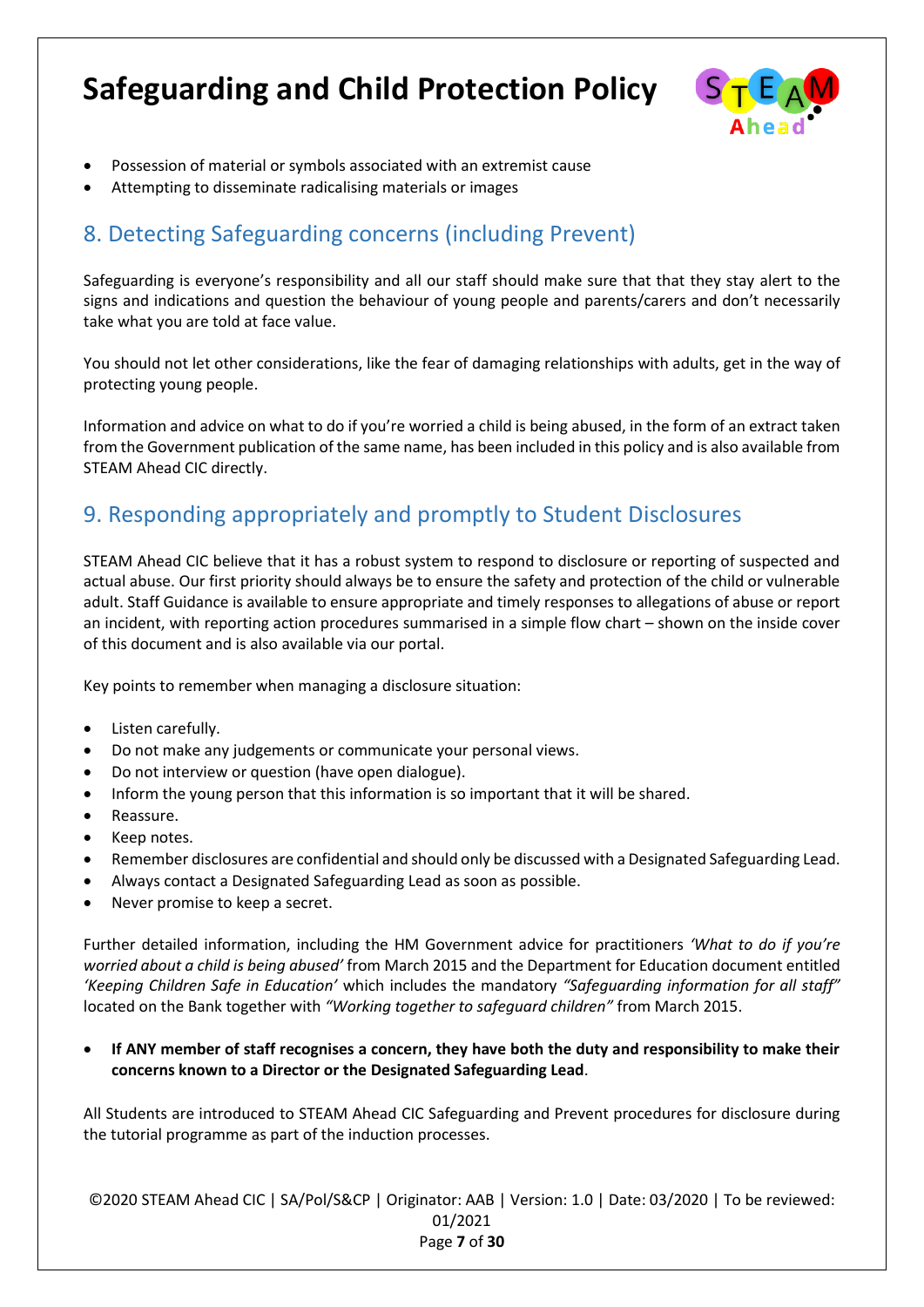

### <span id="page-7-0"></span>10. Main strands and scope of the Policy

This Policy acknowledges the following four strands:

#### **10.1 Prevention**

- Providing an environment in which children, young people and adults feel safe, secure, valued and respected, feel confident and know how to approach adults if they are in difficulties
- Strategies and approaches that help develop resilience in young people through the tutorial programme
- Raising awareness of all staff of the need to safeguard children and vulnerable adults
- Ensuring that all adults within STEAM Ahead CIC who have access to children, young people and vulnerable adults have been rigorously checked as to their suitability using our safer recruitment procedures.

#### **10.2 Protection**

- Establishing a systematic means of monitoring children, young people and vulnerable adults, known or thought to be at risk of harm
- Establishing structured procedures to be followed by all members of our community in cases of suspected abuse or incident
- Developing effective working relationships with all other agencies involved in safeguarding students
- Accessing the most appropriate support for students who may have been abused

#### **10.3 Safer recruitment and training**

- Ensuring that STEAM Ahead CIC practices effective procedures for safe recruitment in checking the suitability of staff and volunteers to work with children, young people and vulnerable adults
- Ensuring recruitment information includes a child protection statement regarding Discloser and Barring Service **<sup>1</sup>** (DBS) checks
- Maintaining and reviewing a single central record of DBS checks.
- Complying with the duty of employers to inform the DBS of any individual (paid employee, volunteer or others (includes students on work placements) who poses a threat to children or vulnerable adults.
- Ensuring that all individuals (paid employee, volunteer or others) are included in the mandatory online training processes for Safeguarding and Prevent and this is reviewed/updated every year.

#### **<sup>1</sup>**<https://www.gov.uk/government/organisations/disclosure-and-barring-service>

#### **10.4 Records and monitoring**

• Ensuring staff are aware of the need to record any concerns held about the student, the need to keep Child Protection records separate to tutorial records and other student data and in an internal online secured place when they can be passed on to other agencies if requested and required.

The policy applies to all students, staff (including agency workers) and volunteers working for STEAM Ahead CIC in all locations where education and training is delivered to children and vulnerable adults. It applies also to those situations where students are in a workplace setting undertaking vocational training or studying for vocational qualifications. The policy also covers collaborative provision and staff employed directly by contractors supplying services on behalf of STEAM Ahead CIC*.*

For most purposes, a child may be defined as 'a person who has not yet reached their 18th birthday (Working Together to Safeguard Children' 2010). However, the Children Act 2004 defines a 'child' as a person under the age of 18 years and covers vulnerable adults with a disability up to the age of 25. A vulnerable adult is defined

©2020 STEAM Ahead CIC | SA/Pol/S&CP | Originator: AAB | Version: 1.0 | Date: 03/2020 | To be reviewed: 01/2021

Page **8** of **30**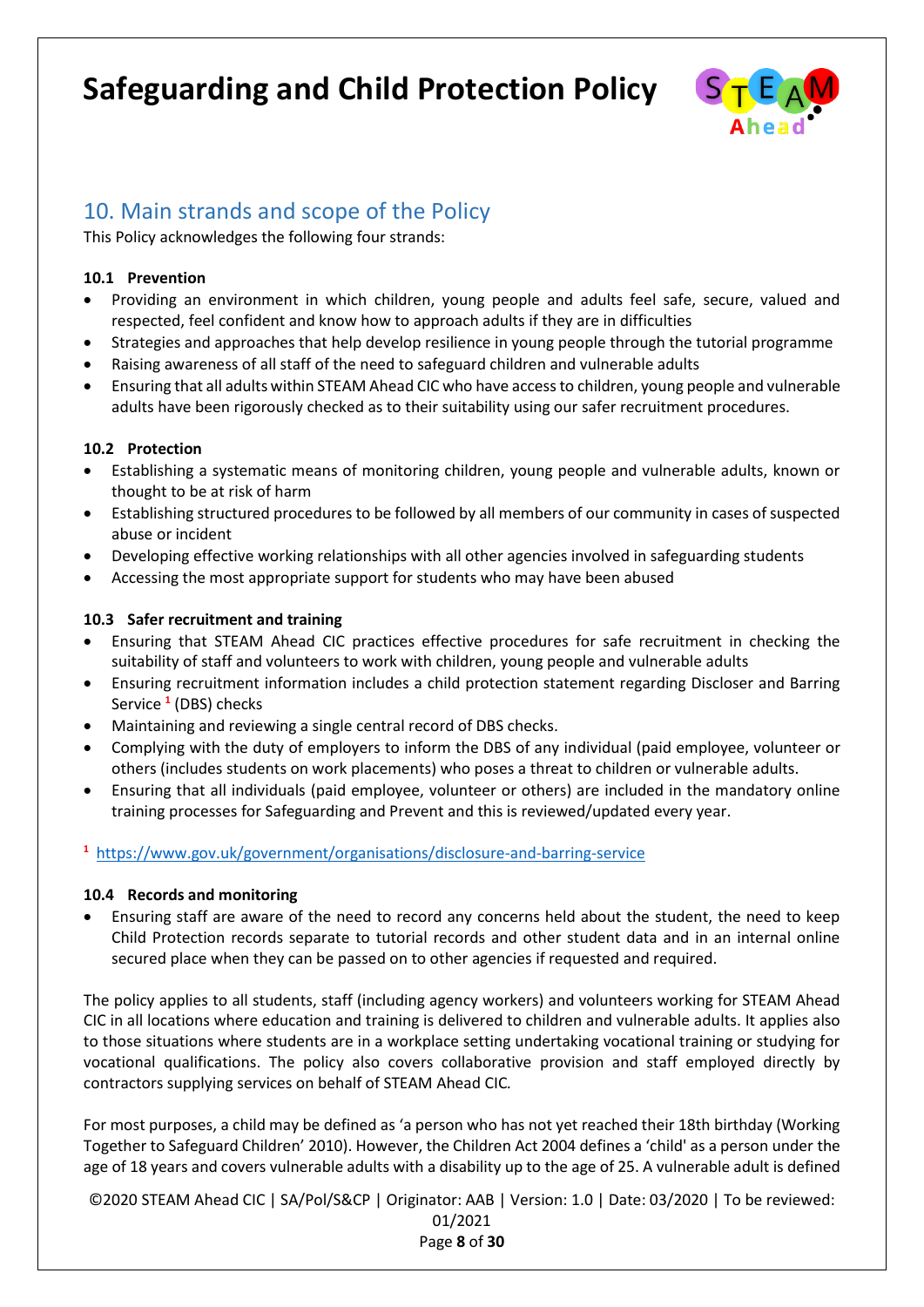

as 'a person aged 18 or over who is, or may be in need of community care services by reason of mental or other disability, age or illness; and who is or may be unable to take care of him/herself, or unable to protect themselves against significant harm or exploitation' (Safeguarding Vulnerable Groups Act 2006).

However, it is important to be aware that following amendments to the Safeguarding Vulnerable Groups Act 2006, by the Protection of Freedoms Act 2012, adults are no longer deemed vulnerable because of their personal attributes, characteristics, or abilities. An adult is considered 'vulnerable' if they receive a health, personal or social care service from a professional. Personal services would include, for example, help with financial matters, feeding, washing or dressing.

We recognise the positive contribution we can make towards protecting its students from the immerging grooming issues surrounding radicalisation to violent extremism through the tutorial programme and by initiatives held within the curriculum and enrichment programmes. We will continue to empower its students to create communities that are resilient to extremism and protecting the wellbeing of particular students who may be vulnerable to being drawn into violent extremism or crime. It will also continue to promote the development of spaces for free debate where shared values can be reinforced.

No matter what an individual's role is at STEAM Ahead CIC, each person is highly likely to encounter young people during the course of their normal working activities. Our staff are therefore in a unique position to be able to observe signs of abuse or neglect, or changes in behaviour which may indicate a young person may be being abused or neglected.

Safeguarding encompasses issues such as student health and safety, bullying, arrangements to meet medical need, provision of first aid, college security, access to and use of information technology.

Our procedures for safeguarding mirror those of our Local Authority Safeguarding Children Board child protection procedures and are based upon the Local authorities Multi Agency Adult Protection Policy, Guidelines and procedures.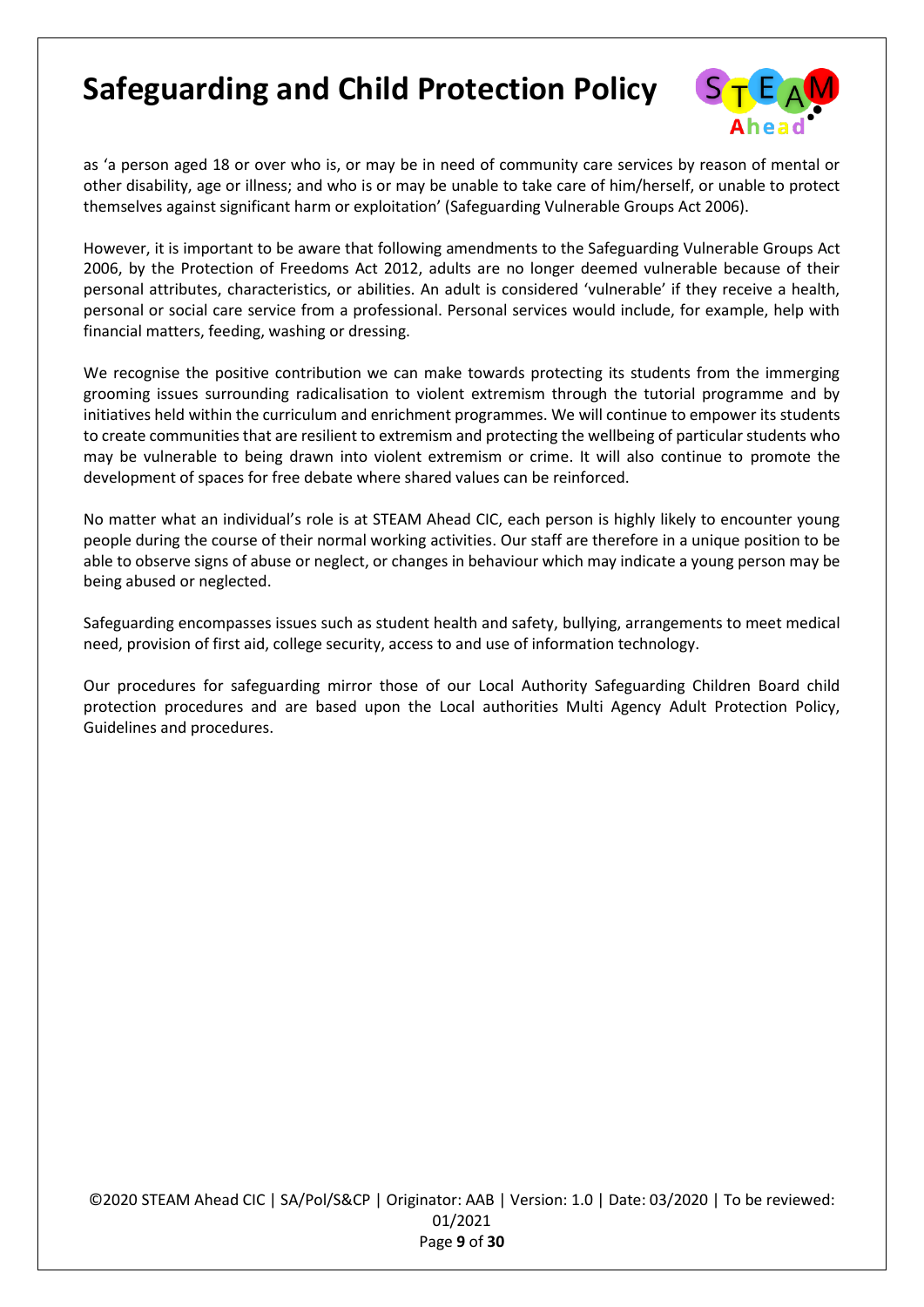

### <span id="page-9-0"></span>11. Student Behaviour

For STEM Camps and out-of-school activities, all parents/guardians of attending children must sign an 'Expectations Agreement' document and this must have been received by STEAM Ahead CIC prior to the activity. A child will not be allowed to attend without this documentation. This agreement points out the expectation of both pupil and parent/guardian behaviour during an event.

Our staff will encourage good behaviour but are not expected to deal with persistent disruptive or behaviour that is likely to cause harm. Incidents will be reported to the STEM Manager or designated lead person and dealt with appropriately. Child safety and enjoyment during an activity is paramount.

STEAM Ahead CIC are under no obligation to support or maintain a child's attendance if this Expectation Agreement is broken. Pupils that break the Agreement will be requested to leave a STEM Camp. At this point our staff will follow an agreed procedure to either release the child from the venue (if appropriate) or place this child back into the care of their parent/guardian as soon as possible. It will be the responsibility of the parent/guardian to collect this child from the venue. This aims to prevent harm or disruption to other children's enjoyment of activities.

Parents/guardians that break the Agreement will be requested to stay away from the venue and may result in the child not being allowed to attend future activities.

During the time boundaries of an activity, all staff will be responsible for the conduct of pupils anywhere on the venue premises and while supervising them during visits (where children should demonstrate excellent behaviour). Pupils learn by example. Adults will present a consistent approach, which is firm but calm, making expectations clear and support children to meet them. All staff will model good conduct and speak to each other and pupils calmly, politely and with respect.

We will foster pupil self-esteem through valuing each pupil, encouraging activity success and developing relationships with peers, staff and visitors based on mutual respect and trust. We will seek to develop personal skills such as resilience, team-working and good communication skills as an explicit priority during Camps. We will encourage them to feel responsible for their actions, capable of success and to reflect on their progress. The Protected Characteristics: Our aim is to promote tolerance and understanding of all protected characteristics named under the 2010 Equalities Act namely age, disability, gender, sex or sexual orientation, marriage, maternity, religion or beliefs. Behaviour of any kind, which goes against these characteristics, is unacceptable and will not be tolerated. STEAM Ahead CIC take a zero tolerance stance on this.

### <span id="page-9-1"></span>12. Venue Health and Safety

STEAM Ahead CIC activity will be held at pre-inspected suitable venues. There must be adequate firefighting equipment and facilities must be maintained to a high standard by the venue. Directors will determine if a venue is safe and appropriate for the scale of activity intended during planning visits. A risk assessment check list will be used to ensure consistency in this approach. There must be appropriate space for all activities, free of significant risk and adequate toilet facilities. There must also be an appropriate area to register and release children from that has access to parents/guardians. During the activity, the venue must be secure from outside influence.

All skill and STEM activities will be planned with child safety in mind. A full risk assessment will be made for each that all staff have copies of and are taken through prior to each activity by the STEM Manager or designated lead person. The designated lead person has overall responsibility for child safety during activities and will manage the risk appropriately for the needs of all pupils involved. Depending upon the venue, there

©2020 STEAM Ahead CIC | SA/Pol/S&CP | Originator: AAB | Version: 1.0 | Date: 03/2020 | To be reviewed: 01/2021

Page **10** of **30**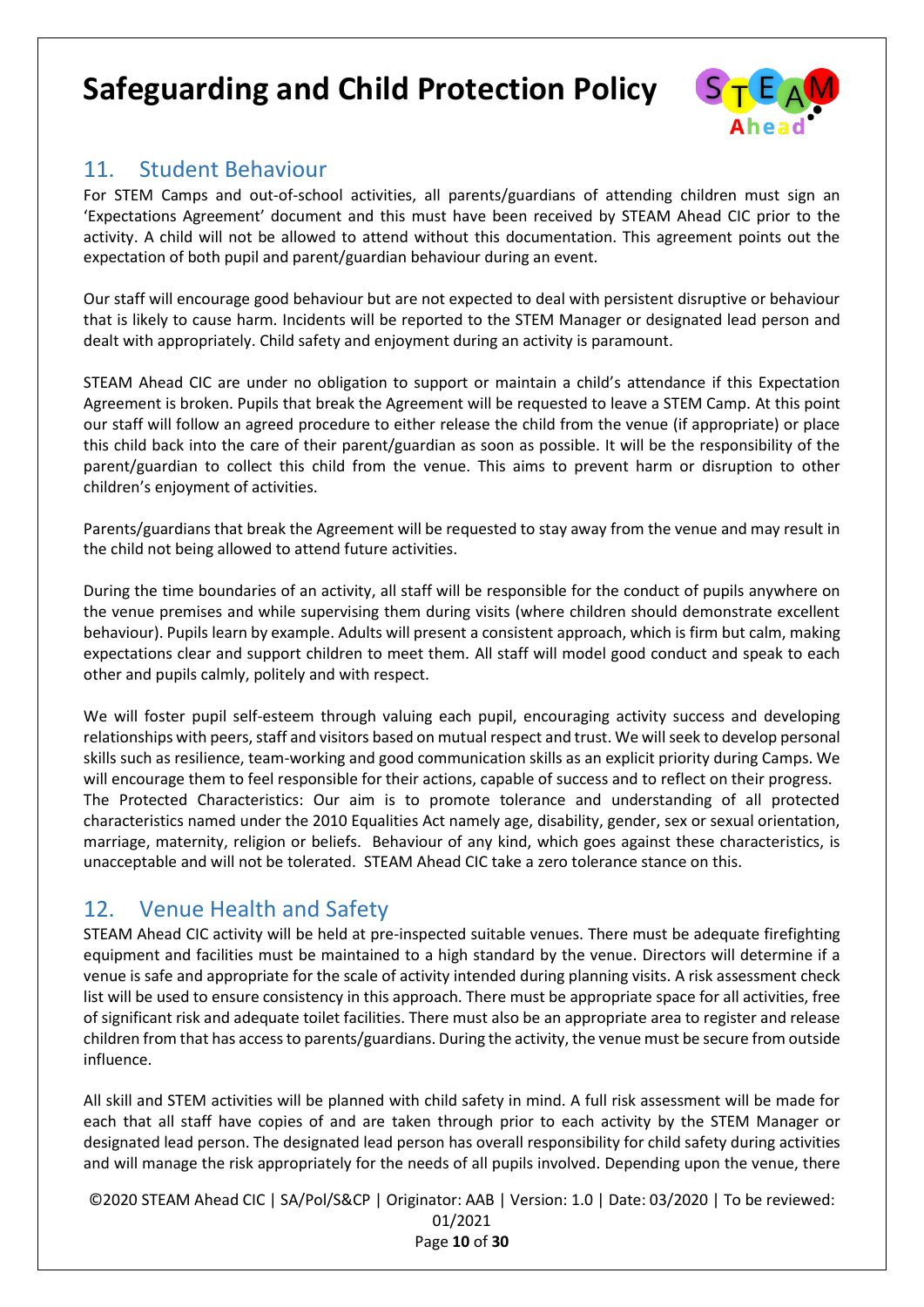

may need to be modifications made to each activity risk assessment. There is distributed leadership for safety and risk management amongst all STEAM Ahead CIC staff.

Safe movement between activities will be managed directly by staff and procedures will be determined by the venue. Unsafe behaviour will not be tolerated. Child access to toilet facilities will be managed by procedures determined by the venue. An overall Activity Risk Assessment will be available for all staff during the Camp.

STEAM Ahead CIC will not provide any catering facilities. Children must bring their own packed lunch and water bottle. Lunch will be supervised and all rubbish will be cleared. All special dietary requirements for children are the sole responsibility of the parent/guardian. STEAM Ahead CIC takes no responsibility for injury caused due to food allergies.

All digital equipment, such as laptops and iPads, will only include pre-loaded software and will not have access to the internet. Pupils are requested not to bring mobile phones to an activity (there will be secure provision made available to store phones during each registration).

Photographs/video will be taken during events to record activity but only by designated staff. Images will only be displayed on our website and will not be available for purchase. Parental/guardian permission will be requested during the application process. Children, staff, volunteers, and visitors are not allowed phones to record pupil activity.

Access to activities for all is an intention by STEAM Ahead CIC. As much as is possible, this will be achieved through venue selection, activity/equipment design and child expectation but, in general, activities do require children to be able bodied to engage fully. Staff will not allow a child to take part in any activity where they consider there to be a significant risk of injury to the child or others around them.

During the application process, parents/guardians are requested to inform us of any medical conditions that are significant. Our staff will try to support all children, as appropriate, during activity but cannot administer medicines.

**At each event there will be at least one member of staff trained in first aid**.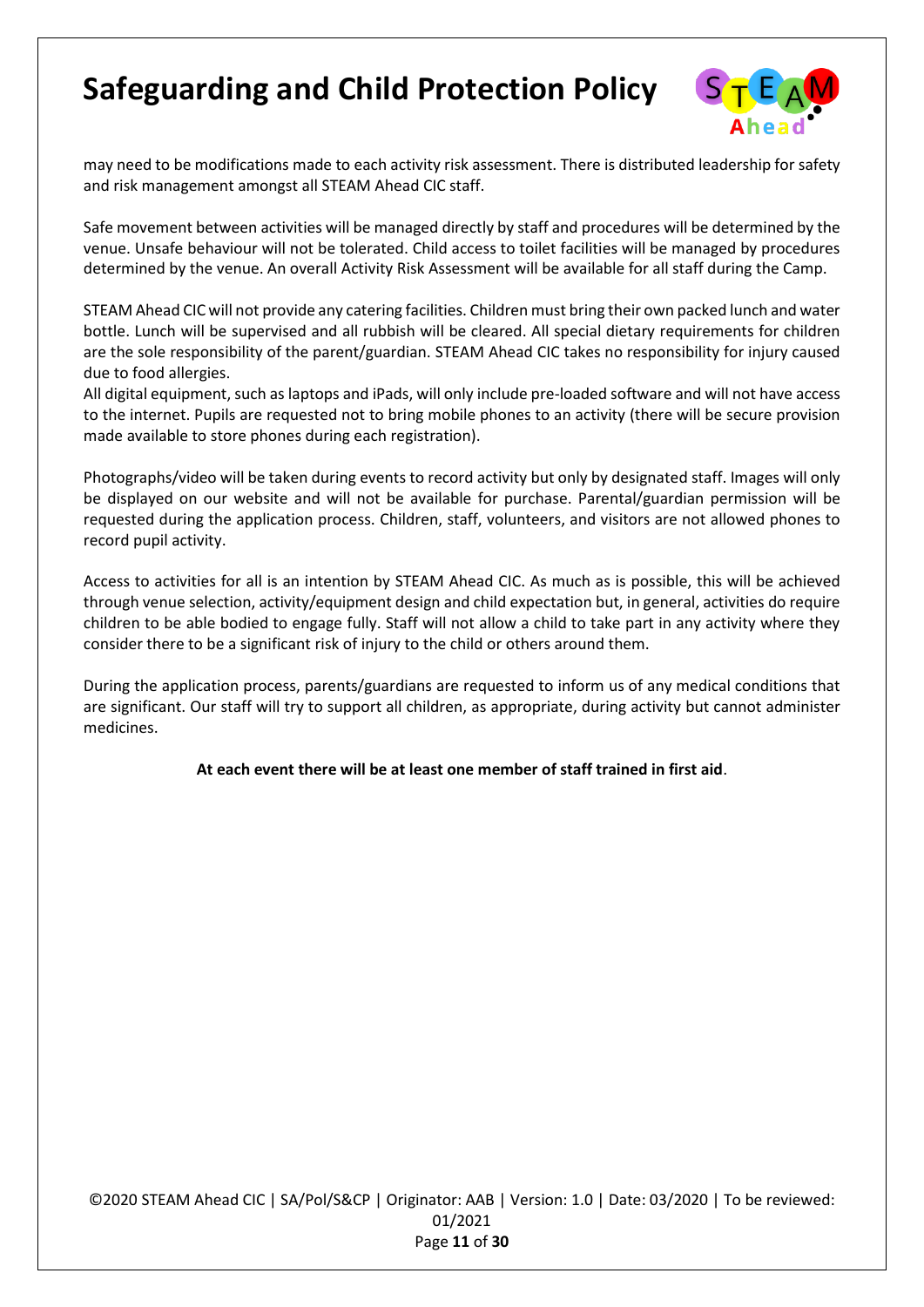

### <span id="page-11-0"></span>13. Appendices

#### **Appendix 1 - Legal framework**

STEAM Ahead CIC has a statutory duty to create a safe learning environment for all, but specifically in relation to children and vulnerable adults under the Children Acts (1989, 2004 Report 2004 & 2005, DfES 2006), the Education Act 2002, The Further Education Regulations 2006 and the Safeguarding Vulnerable Groups Act 2006.

The Counterterrorism [and Security Act 2015](http://www.legislation.gov.uk/ukpga/2015/6/contents/enacted) contains a duty on specified authorities to have due regard to the need to prevent people from being drawn into terrorism. Government issued guidance in March 2015 (under section 29 of the Act) for specified authorities, which they must have regard to when complying with the duty.

It is the intention of this policy, and supporting procedures, to ensure that appropriate action is taken to discharge these duties.

#### **A1.1 Safeguarding in relation to children and young people**

In relation to children and young people, we have adopted the definition used in the Children Act 2004 and the Department for Education (DfE) guidance document: *Working Together to Safeguard Children* 2013 (paragraph 2), which defines safeguarding and promoting children and young people's welfare as:

- Protecting children from maltreatment.
- Preventing impairment of children's health and development.
- Ensuring that children are growing up in circumstances consistent with the provision of safe and effective care.
- Taking action to enable all children to have the best outcomes.

The above statutory guidance defines child protection as a part of safeguarding and the promotion of welfare. Child protection is the activity undertaken to protect specific children who are suffering, or are likely to suffer, significant harm.

#### **A1.2 Safeguarding in relation to vulnerable adults**

The legal and policy basis for responding to concerns regarding the safeguarding and welfare of vulnerable adults is different from that of children and young people under 18. *Working Together to Safeguard Children* 2013 only applies to children and young people until they reach the age of 18.

Government guidance in relation to adults is contained in the document *'No Secrets' Guidance on protecting vulnerable adults in care*, Department of Health (DoH) 2010 and the previous Protection of Vulnerable Adults (POVA) guidance (now Adult's List guidance). Good practice guidance is also available through the Association of Directors of Social Services (ADSS) publication – Safeguarding Adults: A national framework of standards for good practice and outcomes in adult protection work.

#### **A1.3 The definition of abuse of vulnerable adults**

The definition of abuse of adults is contained in paragraph 2.5 of *'No Secrets'*. Abuse is a violation of an individual's human and civil rights by another person or persons. Abuse may consist of single or repeated acts. It may be physical, verbal or psychological, it may be an act of neglect or omission to act, or it may occur when a vulnerable person is persuaded to enter into a financial or sexual transaction to which she or he has not

©2020 STEAM Ahead CIC | SA/Pol/S&CP | Originator: AAB | Version: 1.0 | Date: 03/2020 | To be reviewed: 01/2021 Page **12** of **30**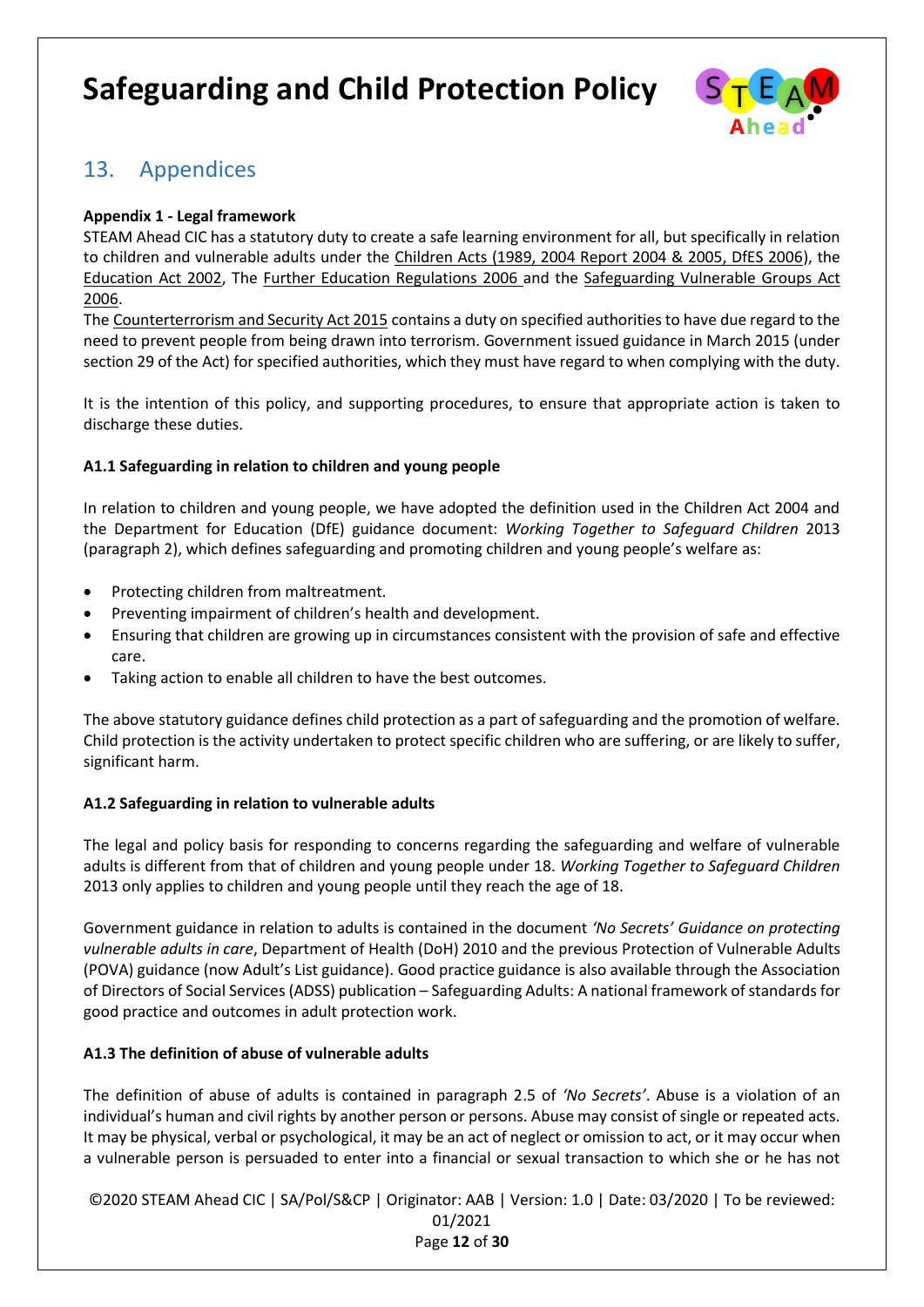

consented or cannot consent. Abuse can occur in any relationship and may result in significant harm to, or exploitation of, the person subjected to it.

#### **Appendix 2 - Allegations against staff**

All those working with students should take care not to place themselves in a vulnerable position in respect to dealing with students. All staff should be made aware of and familiarise themselves with the following documents: Staff Disciplinary Procedure and the Code of Conduct

If a student makes an allegation against a staff member, the member of staff receiving the allegation must immediately inform the Designated Lead Person for safeguarding or the CEO, who will inform the Human Resources Manager.

#### **Appendix 3 - Liaison with outside agencies and confidentiality**

We welcome inter-agency working to support the welfare of our students and we note that Data Protection Act and human rights law are not barriers to justified information sharing. We will share information with informed consent where appropriate but recognise that we may still share information without consent if, in our considered judgement of safety and well-being of the individual and others, there is good reason to do so.

Information sharing is mandatory through Children Act 1989 Section 47 Investigations or during Child Death Reviews or if required to do so by Court proceedings.

External agencies involved in the protection of young people or vulnerable adults should approach the College through the Senior Leads so that there is a central record and protocols for information sharing are followed. If staff are approached by a social worker, or other care professional about one of their students, they should inform the Lead staffing team as we need to check that they represent a recognised organisation.

#### **Appendix 4 - Including our training sub-contractors**

Although we do not subcontract, Providers covered by the Prevent duty together with subcontractors receiving more than £100,000 of SFA funding via lead providers. Subcontractors must be aware of the Prevent duty and if we did enter sub-contracting agreements, we should ensure that any subcontractors engaged to support delivery in any way comply with the Prevent duty. Providers must also ensure that they are not inadvertently funding extremist organisations through subcontracting arrangements. This last requirement is a new addition to the SFA Funding Rules for 2015/16:

*'We expect you to have robust procedures in place to ensure that subcontracting does not lead to the inadvertent funding of extremist organisations'* (Skills Funding Agency Funding Rules 2015 to 2016 v.2, para. 17)

We will ensure that all our sub-contracting partners receiving over the above amount in annual funding, will submit prior to any funding agreement being put in place, a completed Channel Process to the satisfaction of the Safeguarding Senior Lead or their designate.

#### **Appendix 5 - Notifications of infectious diseases (NOIDs**)

*Concerns regarding NOIDs should be referred using the same procedure as for Safeguarding.* 

©2020 STEAM Ahead CIC | SA/Pol/S&CP | Originator: AAB | Version: 1.0 | Date: 03/2020 | To be reviewed: 01/2021

Page **13** of **30**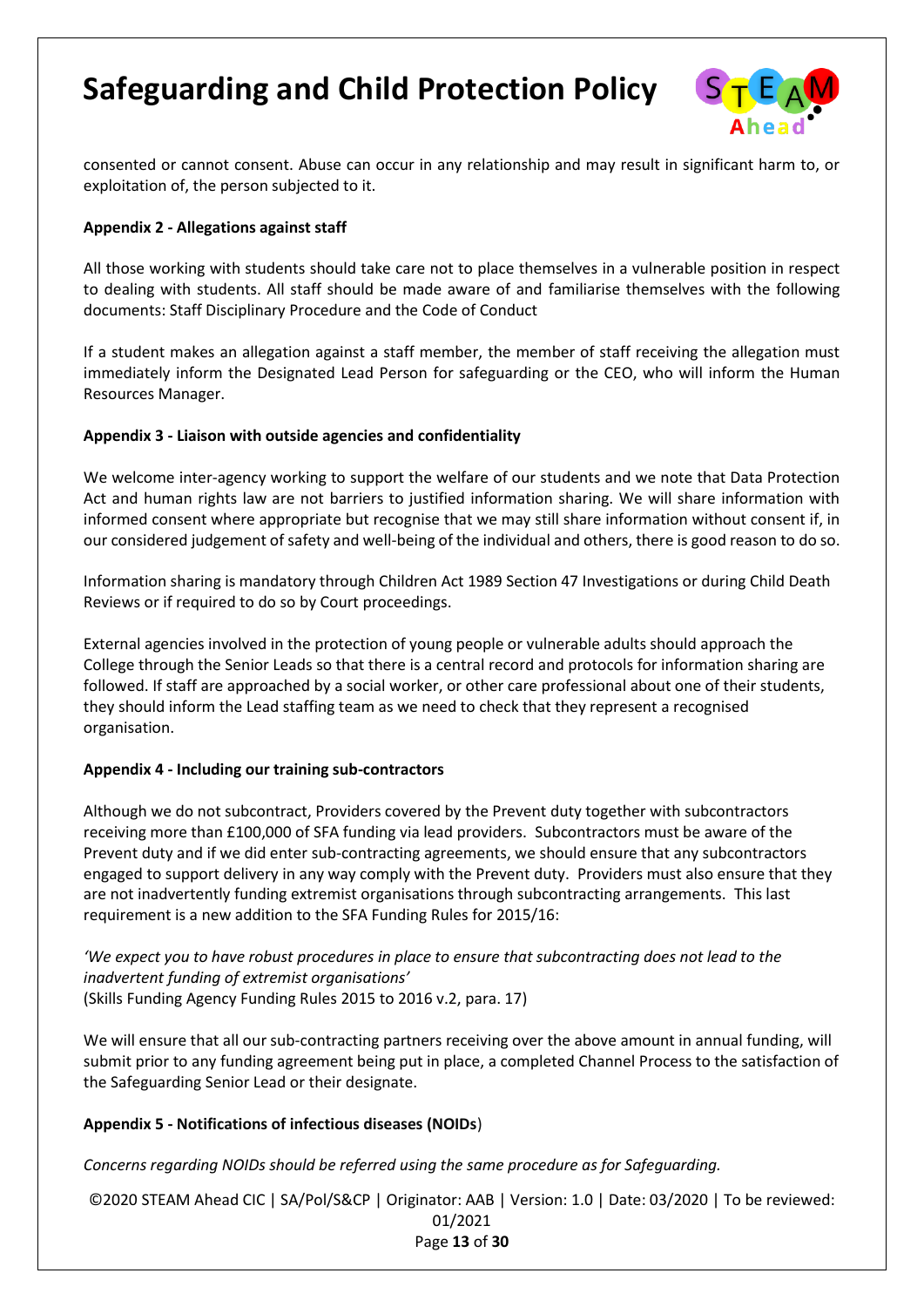

Notification of infectious diseases is the term used to refer to the statutory duties for reporting notifiable diseases. This statutory notification of infectious diseases has been a crucial health protection measure in the UK for over one hundred years. The purpose of notification is to enable the prompt investigation, risk assessment and response to cases of infectious disease and contamination that present a significant risk to human health.

Health protection legislation in England has been updated from 6 April 2010 to give public authorities modernised powers and duties to prevent and control risks to human health from infection or contamination.

The main feature of the legislation is to: extend the long-standing requirement on registered medical practitioners (RMPs) to notify the proper officer of a local authority of individual cases of specified infectious diseases (notifiable diseases) by also requiring them to notify cases of other infections or of contamination which they believe present, or could present, a significant risk to human health.

The measures are contained in the Public Health (Control of Disease) Act 1984 (as amended) together with the Health Protection (Local Authority Powers) Regulations 2010 and the Health Protection (Part 2A Orders) Regulations 2010.

These powers enable a local authority to request or require action to be taken to prevent, protect against or control a significant risk to human health.

They allow local authorities to:

require that a child or young person is kept away from school/college; require a Headteacher/Principal to provide a list of contact details of students disinfect/decontaminate premises or articles on request;

Following any reasonable grounds for suspecting or a disclosure from students/staff, the Head of Student Service and/or the Human Resources Manager should be informed.

#### **A5.1 List of notifiable diseases**

Examples of infections that should be notified under this provision are provided below for guidance.

Acute meningitis. Diphtheria. Malaria. Measles**.** Meningococcal septicaemia. Tuberculosis (TB).

A full list available at: [https://www.gov.uk/notifiable-diseases-and-causative-organisms-how-to-report#list](https://www.gov.uk/notifiable-diseases-and-causative-organisms-how-to-report#list-of-notifiable-diseases)[of-notifiable-diseases](https://www.gov.uk/notifiable-diseases-and-causative-organisms-how-to-report#list-of-notifiable-diseases)

©2020 STEAM Ahead CIC | SA/Pol/S&CP | Originator: AAB | Version: 1.0 | Date: 03/2020 | To be reviewed: 01/2021 Page **14** of **30**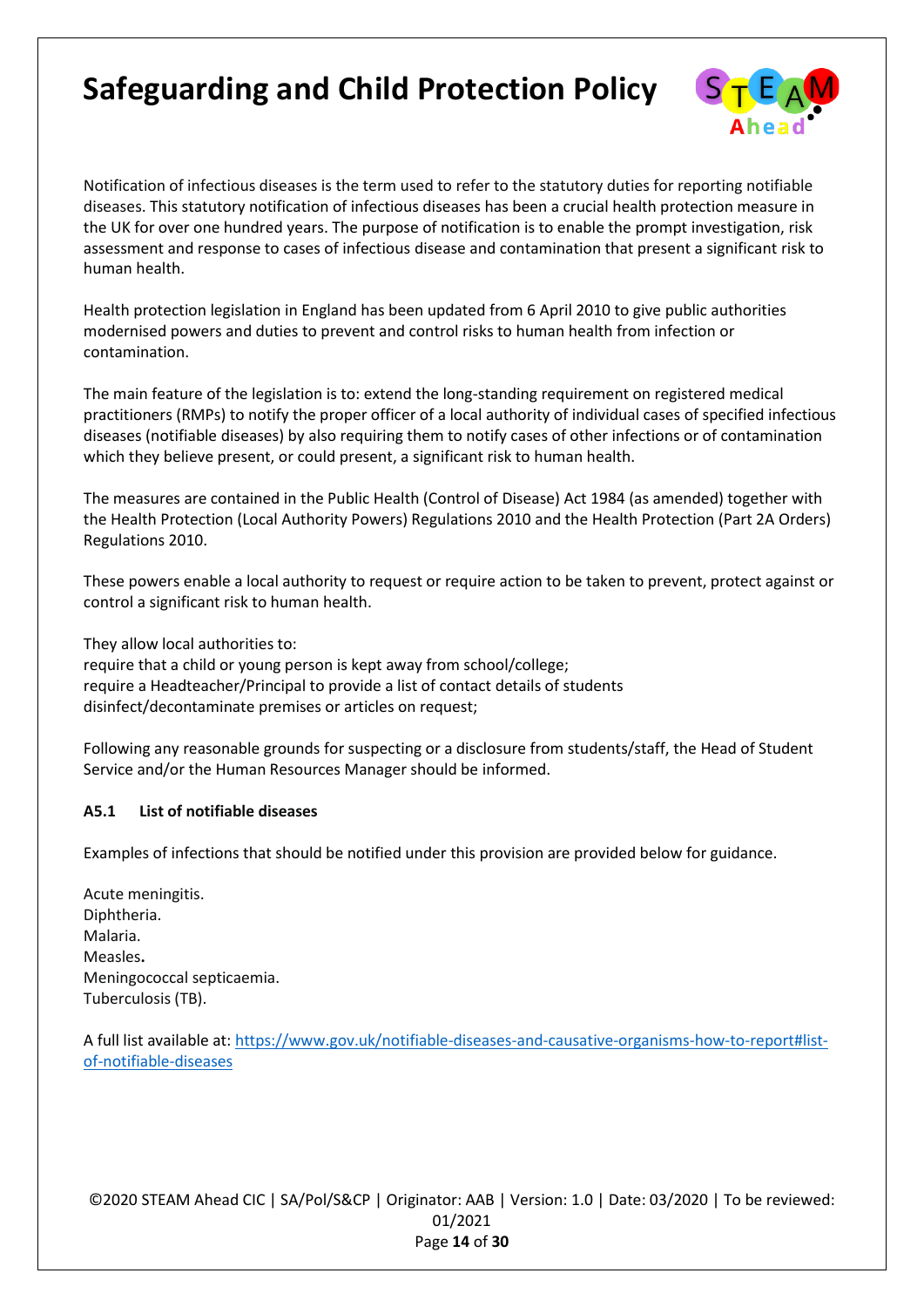

#### **Appendix 6 - Roles and responsibilities**

A6.1 Responsibilities of the SMT

The SMT will:

Ensure our Policy for safeguarding children, young people and vulnerable adults and associated procedures are in place and implemented to ensure the welfare of the student cohort.

Delegate operational responsibility and implementation of procedures to a designated member of the executive team.

Be responsible for receiving allegations against members of staff and volunteers and passing them on to the company directors.

Receive immediate notification of any changes affecting the policy or procedures and ensure the policy is reviewed and amended as appropriate.

If requested by the Local Authority Designated Officer, become the point of contact for communication regarding an individual safeguarding matter concerning an allegation against a member of staff unless the Principal has had the allegation made at themselves in which case the Chair of the Governing Body would be the point of contact.

#### **A6.2 Responsibilities of the Senior Designated Lead**

The Designated Lead will:

Ensure that the safeguarding policies and procedures are fully implemented, and that staff fully understand their responsibilities and duties.

Ensure that resources are allocated to enable the Designated Safeguarding Officers, and other staff as needed, to attend strategy discussion, interagency meetings and contribute to assessments.

Ensure that there is an identified deputy to take on the above responsibilities in the absence of the Designated Lead Person for Safeguarding- normally this is the Operational Lead.

Be responsible for receiving allegations against staff and volunteers and passing them on to the Company directors.

Ensure that the Human Resource records details any allegations against staff and volunteers and consults with the Local Authority Designated Officer, as appropriate, in order to ensure that allegations are dealt with in an objective and transparent way.

Ensure that the company director carries out any agreed actions with the Local Authority Designated Officer and reports on outcomes. This includes any contact and reporting to the Discloser and Barring Service. Collate and report on all training undertaken by the Designated Persons for Safeguarding, and all staff,

together with the number of students for whom we have safeguarding concerns

Ensure the Designated Safeguarding Officer links across the surrounding Boroughs to enable coverage of the whole student cohort.

Chair the termly Safeguarding Operational Team meetings.

#### **A6.3 Responsibilities of the Designated Safeguarding Officer**

The Designated Safeguarding Officer

Ensure that child and vulnerable adult protection procedures are in place and are updated as appropriate and as advised and coordinate safeguarding practices across all sites. Oversee the referral of cases of suspected abuse or allegations to the relevant investigating agencies.

©2020 STEAM Ahead CIC | SA/Pol/S&CP | Originator: AAB | Version: 1.0 | Date: 03/2020 | To be reviewed: 01/2021 Page **15** of **30**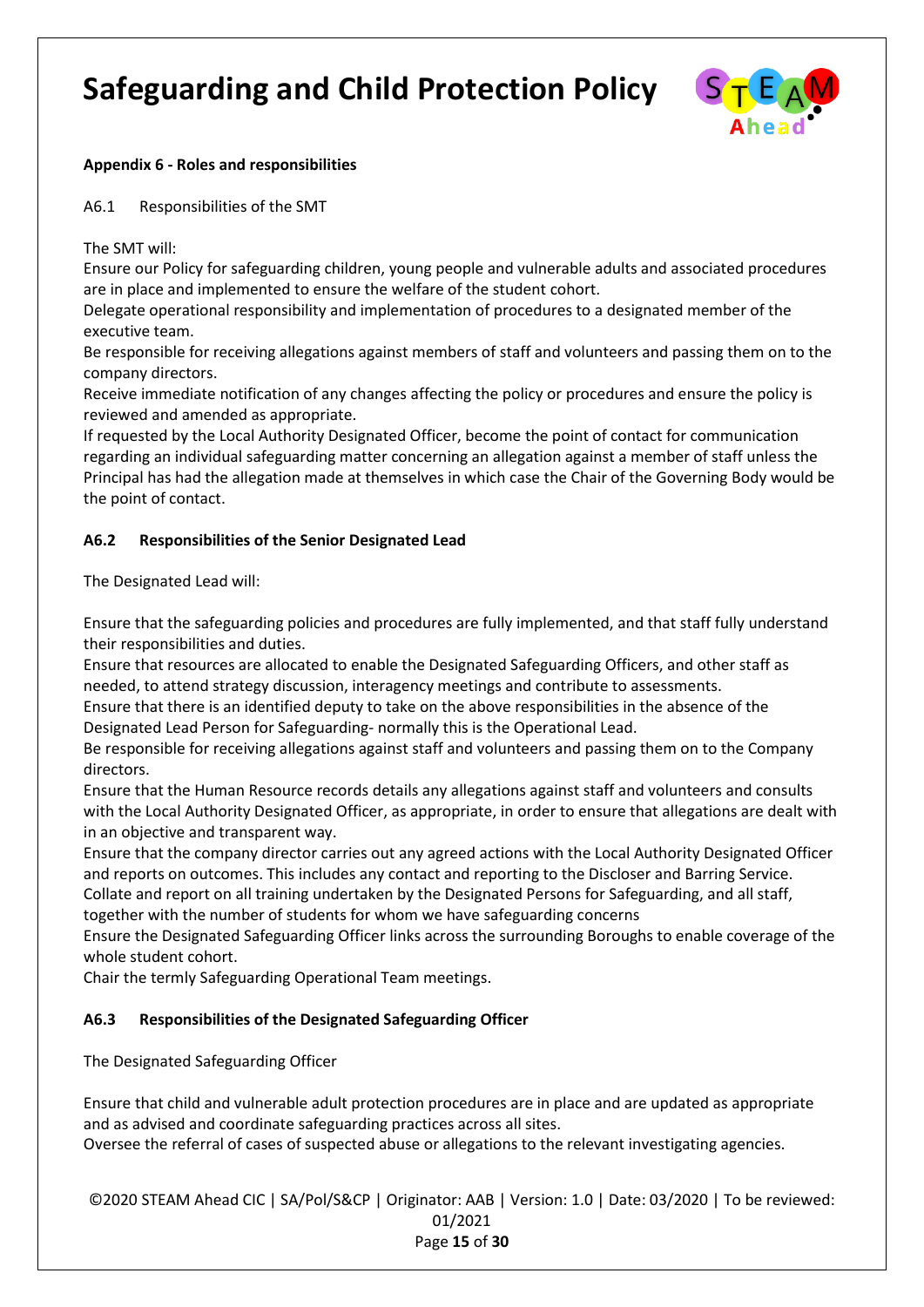

Ensure that detailed and accurate written records are kept, even where that concern does not lead to a referral.

Ensure that all such records are kept confidentially and securely.

Maintain a centralised record of all safeguarding activity.

Act as a focal point for staff concerns and liaison with other agencies and professionals.

Lead a team of nominated Safeguarding and Prevent Duty Officers who act as points of contact for staff on child and vulnerable adult protection issues.

Ensure that all staff and volunteers are aware of our policy for safeguarding children and vulnerable adults and referral procedures and know how to recognise any concerns.

Ensure that staff receive appropriate training once every three years.

Attend appropriate training as required to keep up to date with current knowledge and in fulfilling the role as the Safeguarding and Prevent Lead.

Make known to every member of staff (including temporary and agency staff and volunteers) and every governor the names of the designated Safeguarding Duty Officers and their roles.

Support the Senior Designated Lead person in the running and operation of the twice termly safeguarding operational team meetings.

#### **A6.4 Responsibilities of Nominated Duty Safeguarding Officers**

Nominated Safeguarding and Prevent Duty Officers have a responsibility to:

Act as a point of contact for staff on child and vulnerable adult protection issues.

Act as a point of contact for children, young people and vulnerable adults studying at STEAM Ahead CIC on issues relating to safeguarding.

Know how to make an appropriate referral.

Keep records of all contact and ensure these are passed on to the Designated Safeguarding Leads. Liaise with Social Services and Children's Services in accordance with the Hounslow Safeguarding Children Board procedures if contact via the Leads is not available.

For the list of the STEAM Ahead CIC Nominated Safeguarding Officers see **Appendix 13**.

#### **A6.6 Responsibilities of the Management Team**

All managers have a responsibility to ensure that staff in their areas are informed of the policy and procedures and that their areas are managed with due regard to our commitment to safeguarding and promoting the welfare of children, young people and vulnerable adults. In the case of Curriculum Managers (CQTMs) this includes the delivery of a curriculum and contributing to tutorial arrangements that support 'Every Child Matters' outcomes.

#### **A6.7 Responsibility of all Staff Members**

All staff have a responsibility to:

Ensure they are aware of and follow the procedures in cases of suspected abuse.

Be alert to signs of abuse and report their concerns immediately to a Safeguarding Duty Officer. A Safeguarding Disclosure proforma should also be completed.

Ensure they do not promise confidentiality regarding information which might compromise the individual's safety or well-being or that of another.

Undertake appropriate training in relation to safeguarding and promoting the welfare of children, young people and vulnerable adults **at least once every three years.**

©2020 STEAM Ahead CIC | SA/Pol/S&CP | Originator: AAB | Version: 1.0 | Date: 03/2020 | To be reviewed: 01/2021 Page **16** of **30**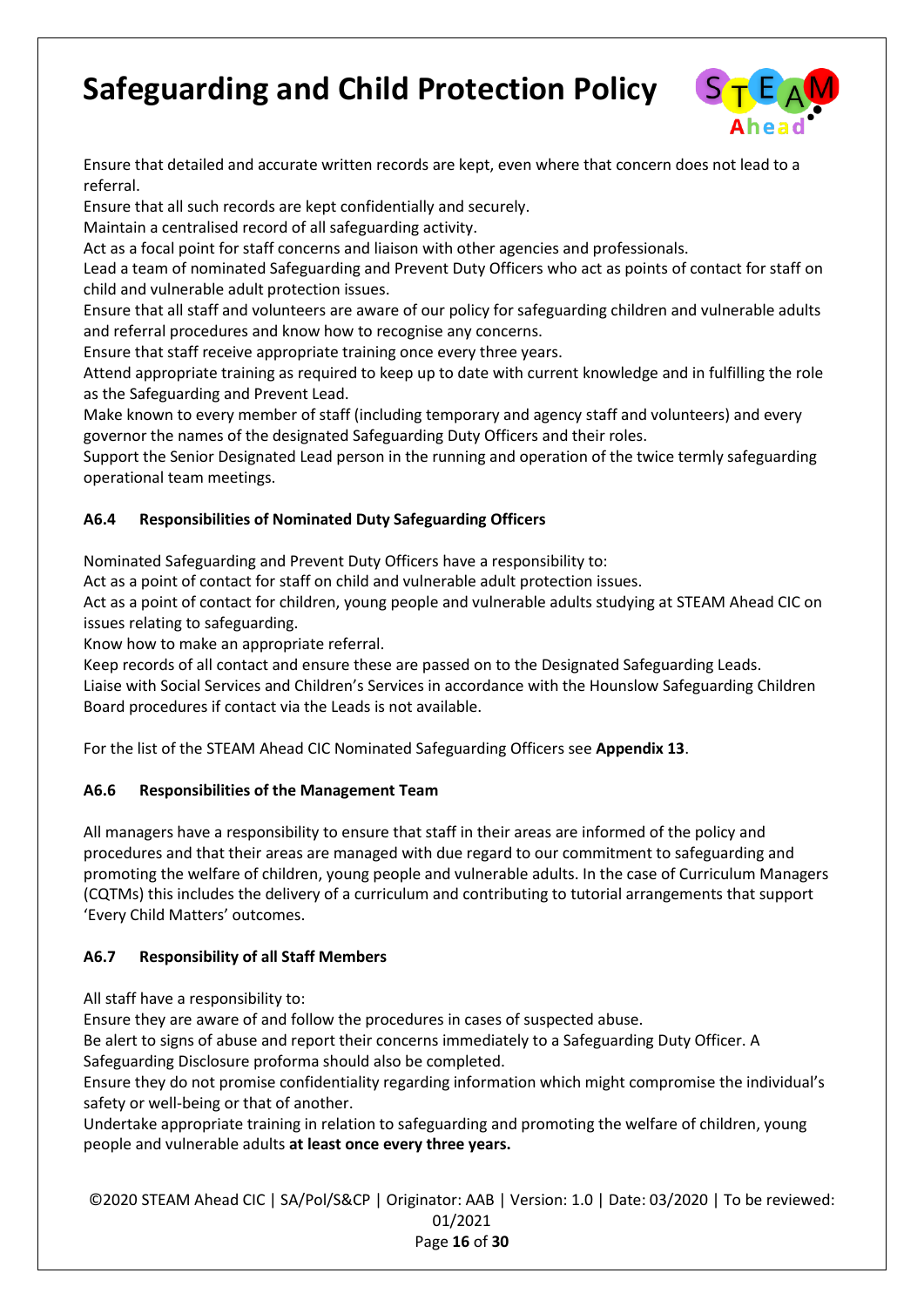

#### **Appendix 7 - Linked policies and procedures**

The following policies are held on file and can also be viewed for reference:

Recruitment and Selection policy Whistle blowing procedure GDPR & Data Protection Policy ICT Acceptable Use Policy H&S Policy

#### **Appendix 8 - Categories of abuse – Children**

The following categories of abuse are recognised for the purposes of the child protection register physical abuse, emotional abuse, sexual abuse, neglect.

#### **A8.1 Physical abuse**

This may involve hitting, shaking, throwing, burning or scalding, drowning, suffocating, or otherwise causing physical harm to a child. Physical harm may also be caused when a parent or carer fabricates the symptoms of, or deliberately induces illness in a child.

#### **A8.2 Emotional abuse**

This is the persistent emotional ill treatment of a child such as to cause severe and persistent effects on the child's emotional development. It may involve conveying to children that they are worthless and unloved, inadequate, or valued only so far as they meet the needs of another person. It may feature age or developmentally inappropriate expectations being imposed in children. These may include interactions which are beyond the child's developmental capability as well as overprotection and limitation of exploration and learning or preventing the child from participating in normal social interaction. It may involve seeing or hearing the ill treatment of another. It may involve causing children frequently to feel frightened or in danger, or the exploitation or corruption of children. Some level of emotional abuse is involved in all types of ill-treatment of a child, though it may occur alone.

#### **A8.3 Sexual abuse**

This involves forcing or enticing a child to take part in sexual activities, including prostitution whether or not the child is aware of what is happening. The activities may involve physical contact, including penetrative (e.g. rape) or non-penetrative acts. They may include non-contact activities, such as involving children in looking at, or in the production of, pornographic materials or watching sexual activities, or encouraging children to behave in sexually inappropriate ways. Sexual abuse is not solely perpetrated by adult males. Women can also commit acts of sexual abuse, as can other children.

#### **A8.4 Neglect**

This is the persistent failure to meet the child's basic physical and/or psychological needs, likely to result in the serious impairment of the child's health or development. Neglect may occur during pregnancy as a result of maternal substance abuse. Once a child is born, neglect may involve a parent or carer failing to provide adequate food and clothing, shelter including exclusion from home or abandonment, failure to protect a child from physical and emotional harm or danger, failure to ensure adequate supervision including the use

©2020 STEAM Ahead CIC | SA/Pol/S&CP | Originator: AAB | Version: 1.0 | Date: 03/2020 | To be reviewed: 01/2021 Page **17** of **30**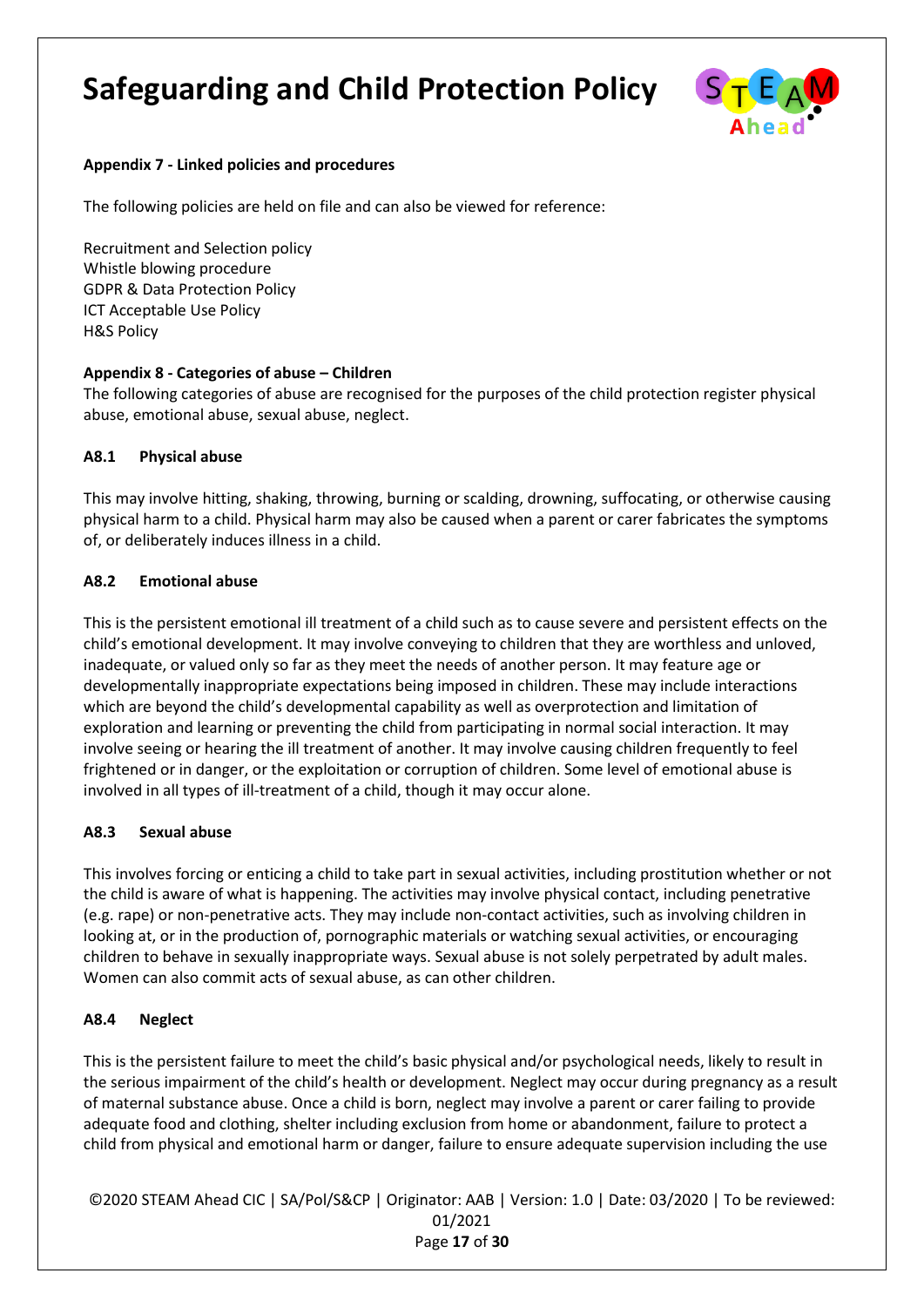

of inadequate care-takers or failure to ensure access to appropriate medical care or treatment. It may also include neglect of, or unresponsiveness to, a child's basic emotional needs.

#### **Appendix 9 - Categories of abuse – Adults**

#### **A9.1 Physical abuse**

This includes hitting, slapping, pushing, kicking, rough handling or unnecessary physical force either deliberate or unintentional, misuse of medication, restraint or inappropriate sanctions.

#### **A9.2 Emotional abuse**

This includes rape and sexual assault or sexual acts to which the vulnerable adult has not consented, or could not consent to, or was pressured into consenting. Sexual abuse can occur between people of the same sex and it can also occur within a marriage or any long-term relationship. A relationship of trust should exist between a member of staff or a volunteer and the person for whom they are caring, it would be seen as a betrayal of that trust, and therefore abusive, for that member of staff or volunteer to have a sexual relationship with the person they are caring for.

#### **A9.3 Psychological abuse**

This includes emotional abuse, threats of harm or abandonment, deprivation of contact, humiliation, blaming, controlling, intimidation, coercion, harassment, verbal abuse, isolation or withdrawal from services or supportive networks.

#### **A9.4 Financial or material abuse**

This includes theft, fraud, exploitation, pressure in connection with wills, property, enduring power of attorney, or inheritance or financial transactions, or the inappropriate use, misuse or misappropriation of property, possessions or benefits.

#### **A9.5 Neglect and acts of omission**

This includes ignoring or withholding medical or physical care needs, failure to provide access to appropriate health, social care or educational services, the withholding of the necessities of life, such as medication, adequate nutrition, clothing and heating.

#### **A9.6 Discriminatory abuse**

This includes racist, sexist, or other forms that are based on a person's disability and other forms of harassment, or similar treatment.

#### **A9.7 Self neglect**

This is not a direct form of abuse, but staff need to be aware of it in the general context of risk assessment / risk management and to be aware that they may owe a duty of care to a vulnerable individual who places him/herself at risk in this way.

#### **Appendix 10 – Radicalisation**

©2020 STEAM Ahead CIC | SA/Pol/S&CP | Originator: AAB | Version: 1.0 | Date: 03/2020 | To be reviewed: 01/2021 Page **18** of **30**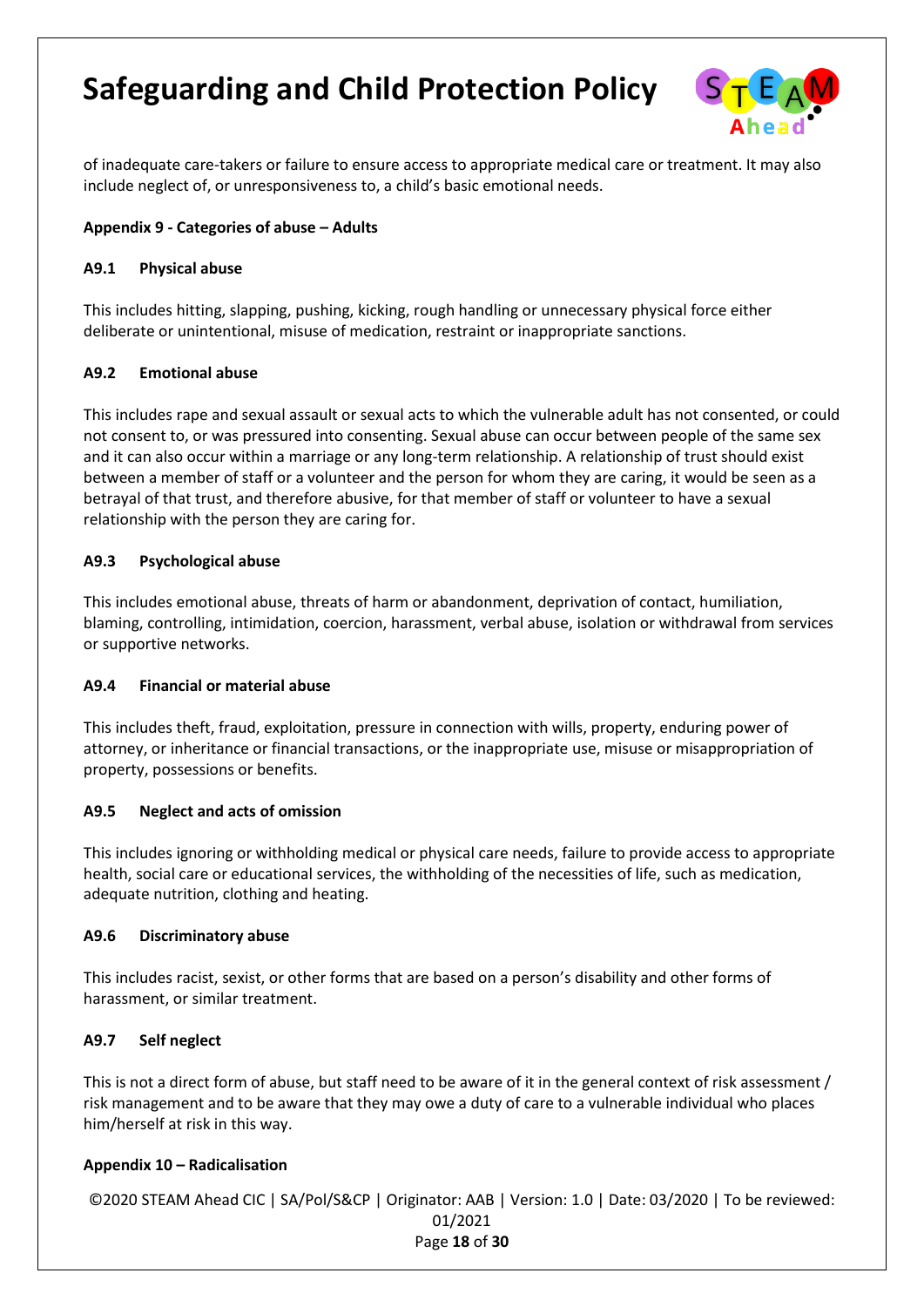

This is the process by which individuals come to support terrorism or violent extremism. There is no typical profile for a person likely to become involved in extremism, or when they move to adopt violence in support of their particular ideology. Although a number of possible behavioural indicators are listed below, staff should use their professional judgement and discuss with other colleagues or external partners if they have any concerns.

Use of inappropriate language & behavioural changes – angry, mood swings, a new-found arrogance The expression of extremist views which are at odds with generally shared values Advocating violent actions and means.

Possession of violent extremist literature and association with known extremists. Seeking to recruit others to an extremist ideology.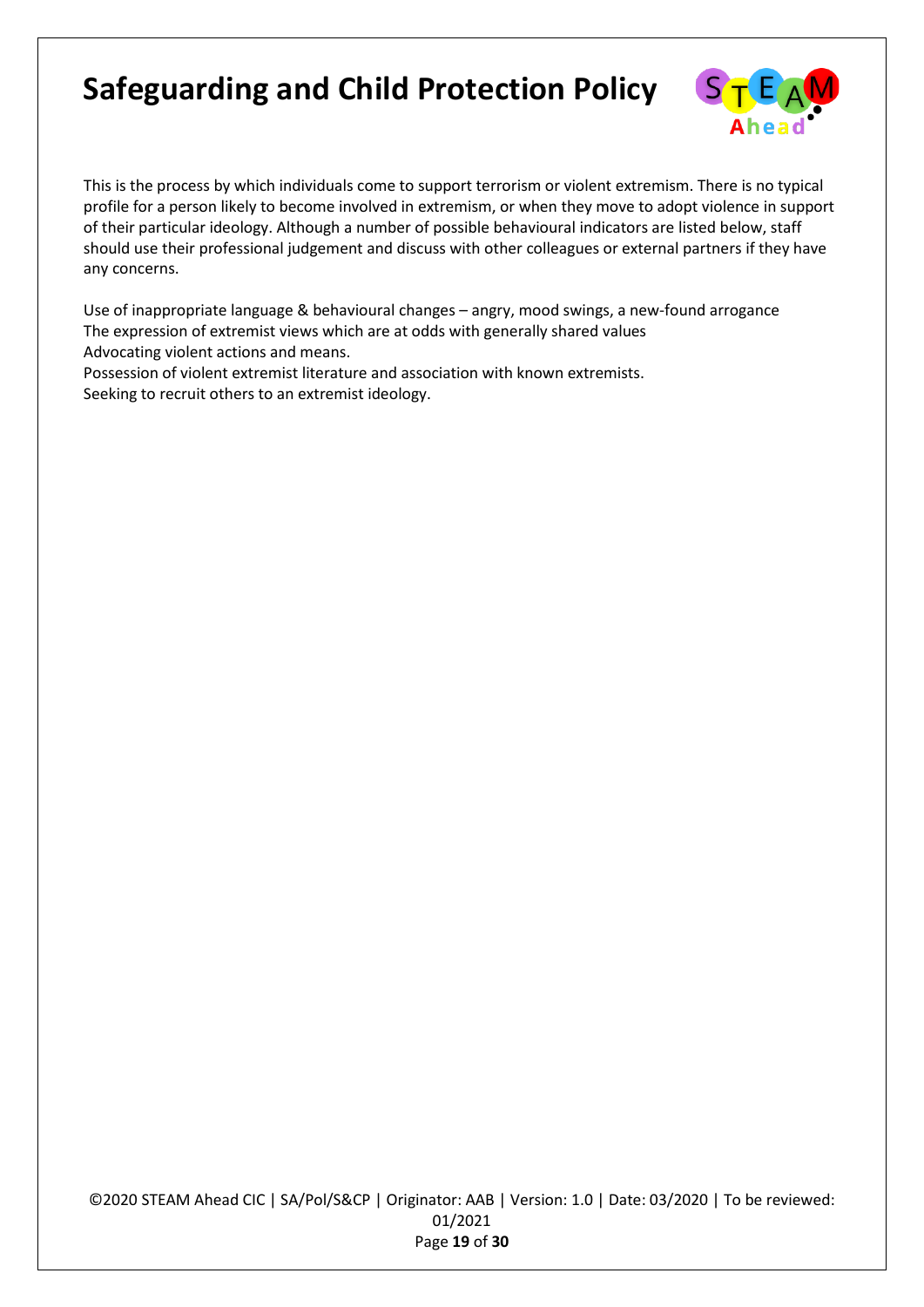

**Appendix 11 – The Channel Process within STEAM Ahead CIC (Prevent)** *also used with any sub-contractors.*



©2020 STEAM Ahead CIC | SA/Pol/S&CP | Originator: AAB | Version: 1.0 | Date: 03/2020 | To be reviewed: 01/2021 Page **20** of **30**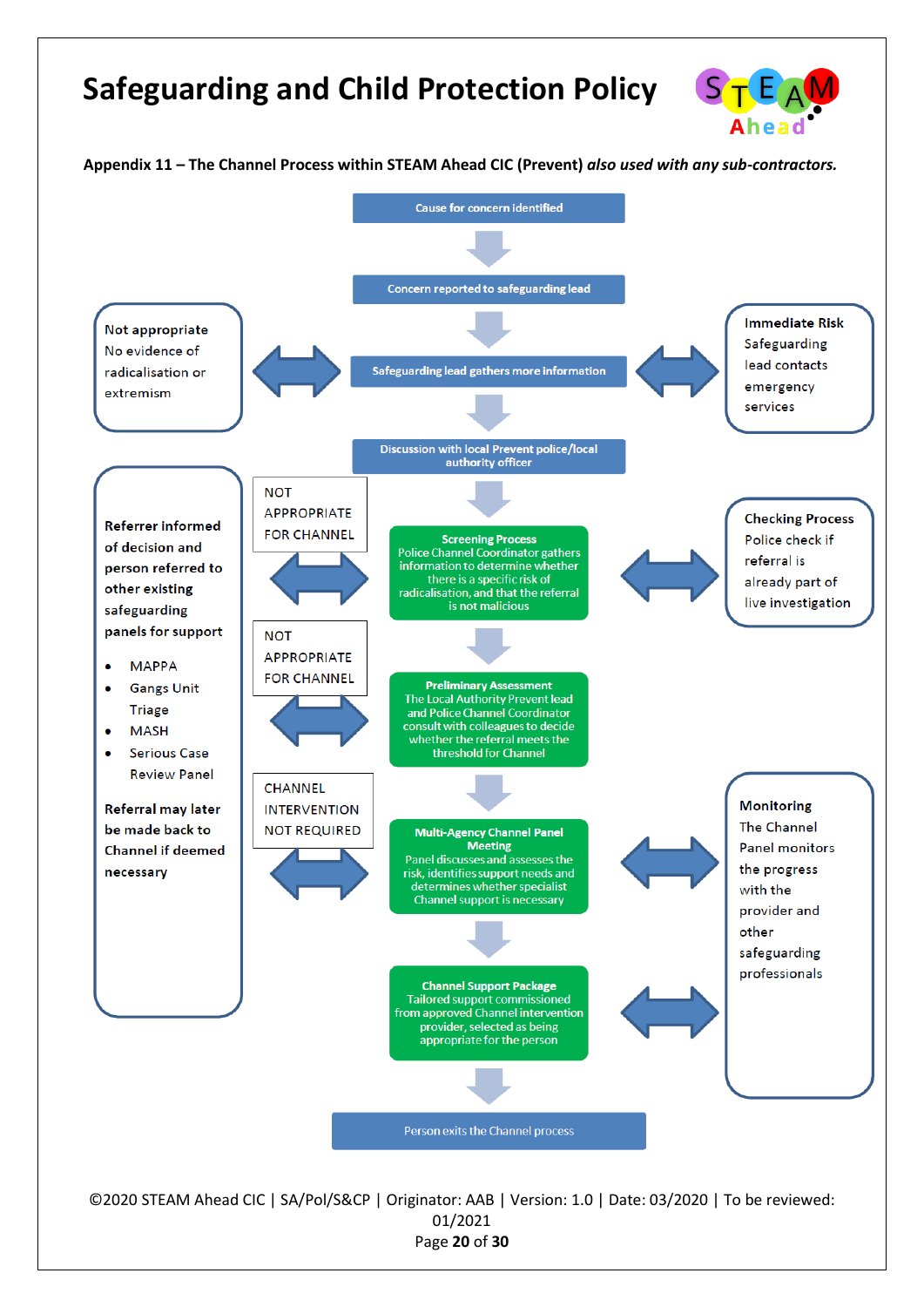

#### **Appendix 12 - Understanding and identifying abuse and neglect**

Abuse and neglect are forms of maltreatment – a person may abuse or neglect a child by inflicting harm, or by failing to act to prevent harm.

Child and young person welfare concerns may arise in many different contexts and can vary greatly in terms of their nature and seriousness. Children may be abused in a family or in an institutional or community setting, by those known to them or by a stranger, including, via the internet. In the case of female genital mutilation, children may be taken out of the country to be abused. They may be abused by an adult or adults, or another child or children. An abused child will often experience more than one type of abuse, as well as other difficulties in their lives. Abuse and neglect can happen over a period of time but can also be a one-off event. Child abuse and neglect can have major long-term impacts on all aspects of a child's health, development and well-being.

The warning signs and symptoms of child abuse and neglect can vary from child to child. Disabled children may be especially vulnerable to abuse, because they may have an impaired capacity to resist or avoid abuse.

They may have speech, language and communication needs which may make it difficult to tell others what is happening. Children also develop and mature at different rates so what appears to be worrying for a younger child might be normal behaviour for an older child. Parental behaviours may also indicate child abuse or neglect, so you should also be alert to parent-child interactions which are concerning and other parental behaviours.

This could include parents who are under the influence of drugs or alcohol or if there is a sudden change in their mental health. By understanding the warning signs, you can respond to problems as early as possible and provide the right support and services for the child and their family. It is important to recognise that a warning sign doesn't automatically mean a child is being abused.

#### **A12.1 Some of the following signs might be indicators of abuse or neglect of a young person:**

Behaviour changes – they may become aggressive, challenging, disruptive, withdrawn.

Poor attendance and punctuality.

Arriving with clothes which are ill-fitting and/or dirty.

Consistently poor hygiene.

Making strong efforts to avoid specific family members or friends, without an obvious reason.

Not wanting to change clothes in front of others or participate in physical activities.

Problems during lessons e.g. a sudden lack of concentration and learning or appearing to be tired and hungry.

Talking about being left home alone, with inappropriate carers or with strangers.

Those regularly missing.

A reluctance to go home.

Parents who are dismissive and non-responsive to practitioners' concerns.

Drinking alcohol regularly from an early age.

Concerned for younger siblings without explaining why.

Talk of running away.

Those who flinch at sudden movements.

©2020 STEAM Ahead CIC | SA/Pol/S&CP | Originator: AAB | Version: 1.0 | Date: 03/2020 | To be reviewed: 01/2021 Page **21** of **30**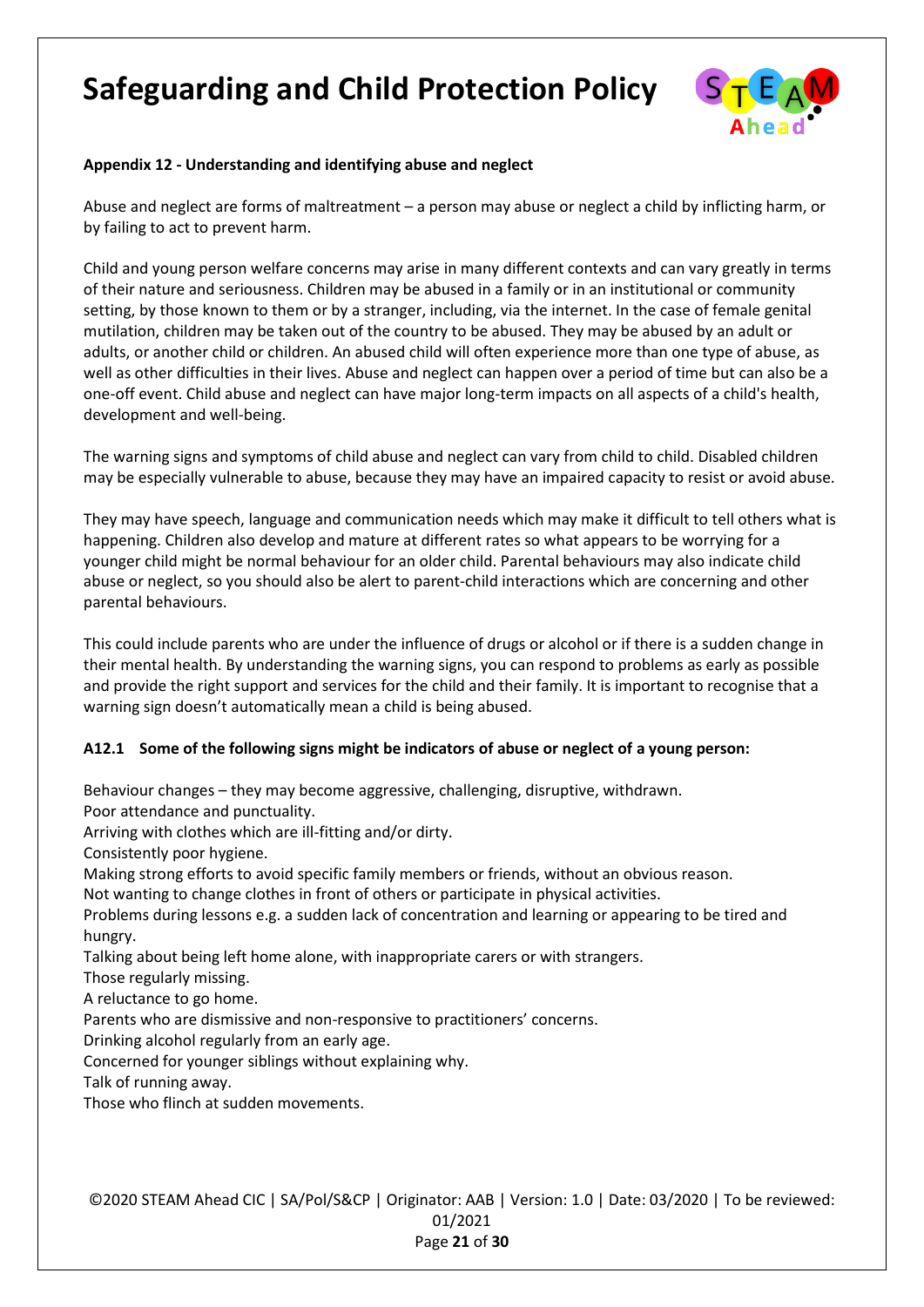

There are four main categories of abuse and neglect: physical abuse, emotional abuse, sexual abuse and neglect. Each has its own specific warning indicators, which you should be alert to. *Working Together to Safeguard Children* (2015) statutory guidance sets out full descriptions.

**A12.2 Physical abuse** is deliberately physically hurting a child. It might take a variety of different forms, including hitting, pinching, shaking, throwing, poisoning, burning or scalding, drowning or suffocating a child.

Physical abuse can happen in any family, but children may be more at risk if their parents have problems with drugs, alcohol and mental health or if they live in a home where domestic abuse happens. Babies and disabled children also have a higher risk of suffering physical abuse. Physical harm may also be caused when a parent or carer fabricates the symptoms of, or deliberately induces, illness in a child. Physical abuse can also occur outside of the family environment.

Some of the following signs may be indicators of physical abuse:

Children with frequent injuries;

Children with unexplained or unusual fractures or broken bones; and Children with unexplained, such as: bruises or cuts; burns or scalds; or bite marks.

**A12.3 Emotional abuse** is the persistent emotional maltreatment of a child. It is also sometimes called psychological abuse and it can have severe and persistent adverse effects on a child's emotional development.

Although the effects of emotional abuse might take a long time to be recognisable, practitioners will be in a position to observe it, for example, in the way that a parent interacts with their child. Emotional abuse may involve deliberately telling a child that they are worthless, or unloved and inadequate. It may include not giving a child opportunity to express their views, deliberately silencing them or 'making fun' of what they say or how they communicate.

Emotional abuse may involve serious bullying – including online bullying through social networks, online games or mobile phones – by a child's peers.

#### **A12.4 Some of the following signs may be indicators of emotional abuse:**

Children who are excessively withdrawn, fearful, or anxious about doing something wrong. Parents or carers who withdraw their attention from their child, giving the child the 'cold shoulder'. Parents or carers blaming their problems on their child. Parents or carers who humiliate their child, for example, by name-calling or making negative comparisons.

**A12.5 Child sexual exploitation** is a form of sexual abuse where children are sexually exploited for money, power or status. It can involve violent, humiliating and degrading sexual assaults. In some cases, young people are persuaded or forced into exchanging sexual activity for money, drugs, gifts, affection or status. Consent cannot be given, even where a child may believe they are voluntarily engaging in sexual activity with the person who is exploiting them. Child sexual exploitation doesn't always involve physical contact and can happen online. A significant number of children who are victims of sexual exploitation go missing from home, care and education at some point.

#### **A12.6 Some of the following signs may be indicators of sexual exploitation of young people:**

©2020 STEAM Ahead CIC | SA/Pol/S&CP | Originator: AAB | Version: 1.0 | Date: 03/2020 | To be reviewed: 01/2021 Page **22** of **30**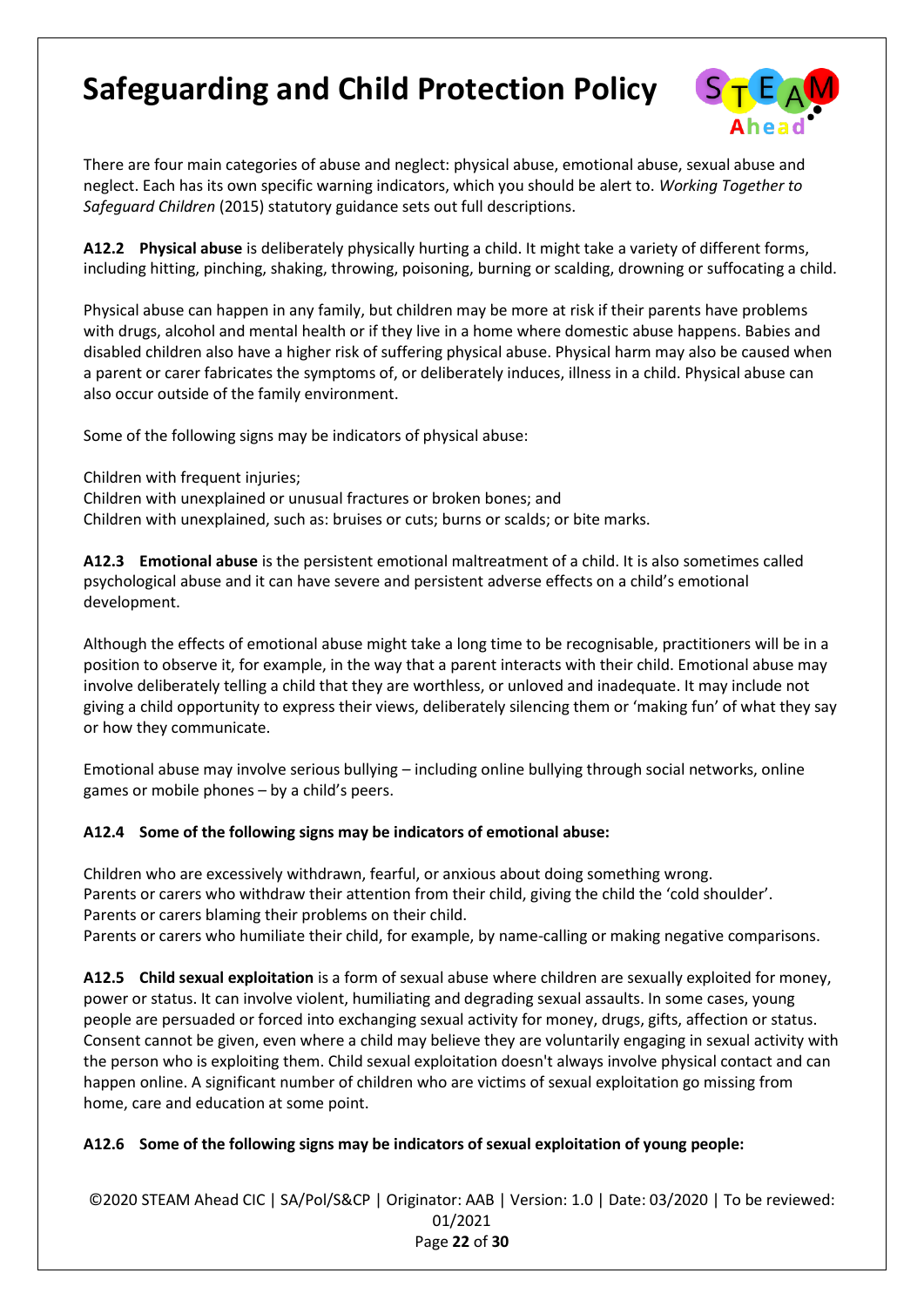

Appearing with unexplained gifts or new possessions. Associating with other young people involved in exploitation. Having older and/or numerous sexual partners. Suffering from sexually transmitted infections or become pregnant. Suffering from changes in emotional well-being. Misuse of drugs and alcohol. Going missing for periods of time or regularly come home late. Those who regularly miss school or education or don't take part in education.

**A12.7 Neglect** is a pattern of failing to provide for a child's basic needs, whether it be adequate food, clothing, hygiene, supervision or shelter. It is likely to result in the serious impairment of a child's health or development. Children who are neglected often also suffer from other types of abuse. It is important that practitioners remain alert and do not miss opportunities to take timely action. However, while you may be concerned about a child, neglect is not always straightforward to identify. Neglect may occur if a parent becomes physically or mentally unable to care for a child. A parent may also have an addiction to alcohol or drugs, which could impair their ability to keep a child safe or result in them prioritising buying drugs, or alcohol, over food, clothing or warmth for the child. Neglect may occur during pregnancy as a result of maternal drug or alcohol abuse.

#### **A12.8 Some of the following signs may be indicators of neglect in young people:**

Living in a home that is indisputably dirty or unsafe. Arriving hungry or dirty. Arrive without adequate clothing, e.g. not having a winter coat. Living in dangerous conditions, i.e. around drugs, alcohol or violence. Being often angry, aggressive or self-harm. Not in receipt of basic health care. Parents who fail to seek medical treatment when their children are ill or are injured.

#### **Appendix 13 – Key staff**

#### **Safeguarding Operational Team**

The STEAM Ahead CIC Senior Management Team (SMT) meets once per quarter to review process

#### **Designated Safeguarding Lead (DSL)** Aaron Bourne **Deputy DSL** Christine Thomas

#### **Appendix 14 – Safeguarding Disclosure Proforma**

**Next page**

©2020 STEAM Ahead CIC | SA/Pol/S&CP | Originator: AAB | Version: 1.0 | Date: 03/2020 | To be reviewed: 01/2021 Page **23** of **30**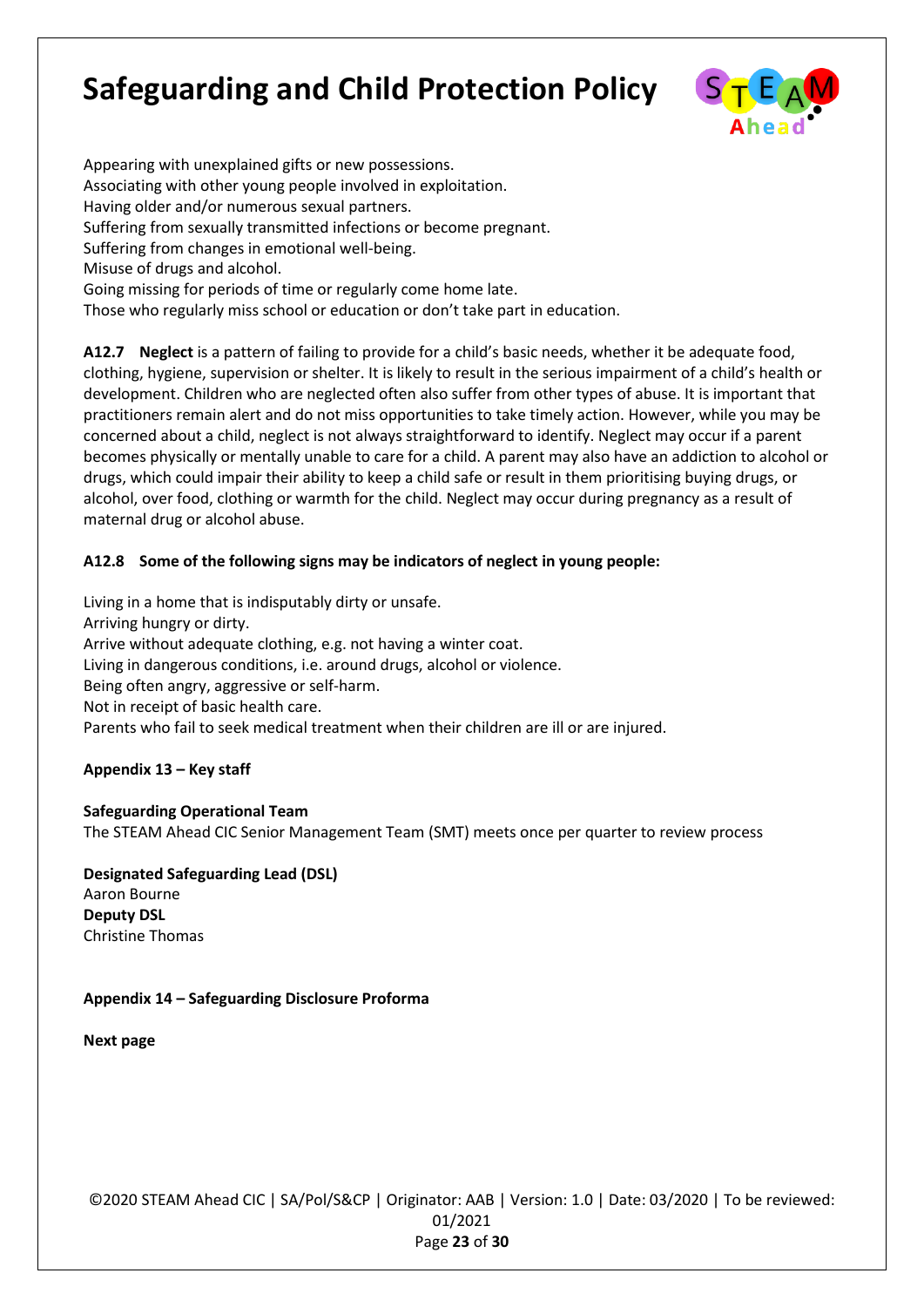

#### **Safeguarding Disclosure Proforma**

#### *Part 1 & 2 to be completed in full by ALL staff members.*

**Part 1 – Student Information** 

| <b>Student Name</b>                                               |  |  |                                                            |                              | <b>Student Mobile</b><br>No:                                      |  |       |  |
|-------------------------------------------------------------------|--|--|------------------------------------------------------------|------------------------------|-------------------------------------------------------------------|--|-------|--|
| <b>Student ID</b>                                                 |  |  |                                                            |                              | <b>Staff member</b>                                               |  | Ext:  |  |
|                                                                   |  |  |                                                            |                              |                                                                   |  |       |  |
| <b>Student DOB</b>                                                |  |  |                                                            | Age:                         | Safeguarding<br>Officer on duty                                   |  |       |  |
|                                                                   |  |  |                                                            |                              |                                                                   |  | Time: |  |
| <b>Postcode</b>                                                   |  |  |                                                            |                              | <b>Date of Disclosure</b>                                         |  |       |  |
| Reason for concern (Please tick box)                              |  |  |                                                            |                              |                                                                   |  |       |  |
| <b>Disclosure by student</b>                                      |  |  |                                                            | <b>Summary of disclosure</b> |                                                                   |  |       |  |
| Concern of risk of harm                                           |  |  |                                                            |                              | (Key information from student that triggered concern: time, date, |  |       |  |
| <b>Disclosure relates to</b>                                      |  |  |                                                            | place)                       |                                                                   |  |       |  |
| student or another                                                |  |  |                                                            |                              |                                                                   |  |       |  |
| student                                                           |  |  |                                                            |                              |                                                                   |  |       |  |
| <b>Disclosure is current</b>                                      |  |  |                                                            |                              |                                                                   |  |       |  |
| Disclosure is historic                                            |  |  |                                                            |                              |                                                                   |  |       |  |
| <b>Type of Concern</b>                                            |  |  | Sexual (Inc. CSE/abuse) Mental/Emotional/Physical/Neglect/ |                              |                                                                   |  |       |  |
| Circle relevant concern(s)                                        |  |  | Domestic violence/FGM/Forced marriage/Honour-based         |                              |                                                                   |  |       |  |
|                                                                   |  |  | violence/Drug and alcohol/Other.                           |                              |                                                                   |  |       |  |
| <b>Attitude to concern</b>                                        |  |  |                                                            |                              |                                                                   |  |       |  |
| <b>Students attitude towards</b>                                  |  |  |                                                            |                              |                                                                   |  |       |  |
| our concern                                                       |  |  |                                                            |                              |                                                                   |  |       |  |
|                                                                   |  |  |                                                            |                              |                                                                   |  |       |  |
| <b>Attitude of</b>                                                |  |  |                                                            |                              |                                                                   |  |       |  |
| parent/carer/other support<br>networks as reported by<br>student. |  |  |                                                            |                              |                                                                   |  |       |  |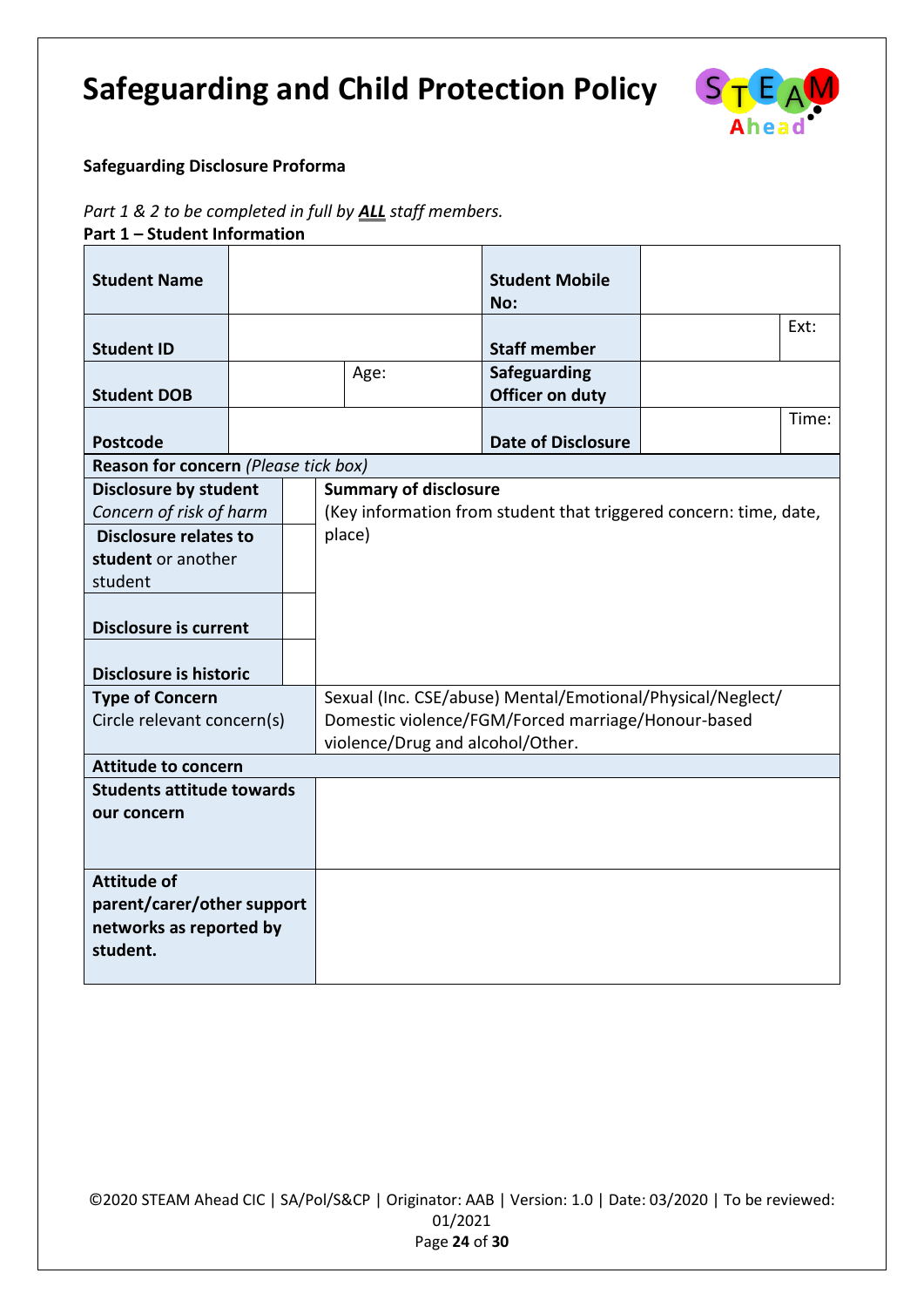

#### **Part 2 – Information seeking and sharing** (To be completed by **All** staff members)

| 2 <sup>nd</sup> staff member involved    |                                          |     |  |                                             | Y/N |
|------------------------------------------|------------------------------------------|-----|--|---------------------------------------------|-----|
|                                          | Note name and any differences of opinion |     |  |                                             |     |
|                                          |                                          |     |  |                                             |     |
|                                          |                                          |     |  |                                             |     |
|                                          | Has information been sought / shared     | Y/N |  | Have you informed the student of the        | Y/N |
|                                          | with Social Worker / Worker / another    |     |  | following statement below?                  |     |
| external agency?                         |                                          |     |  |                                             |     |
| Name of                                  |                                          |     |  |                                             |     |
| agency                                   |                                          |     |  | "Student has agreed to the sharing of       |     |
| Named                                    |                                          |     |  | information with STEAM Ahead CIC            |     |
| person                                   |                                          |     |  | Safeguarding Team and has been informed     |     |
| Contact                                  |                                          |     |  | that, other external agencies may be        |     |
| details                                  |                                          |     |  | contacted to ensure their safety is         |     |
| Time/date of                             |                                          |     |  | maintained".                                |     |
| contact                                  |                                          |     |  |                                             |     |
|                                          |                                          |     |  |                                             |     |
| Summary of information / advice received |                                          |     |  | Does the client understand what will happen |     |
|                                          |                                          |     |  | next?                                       |     |
|                                          |                                          |     |  | Any comments?                               |     |
|                                          |                                          |     |  |                                             |     |

#### **Part 3 - Decision and Action** (To be completed by Safeguarding Officer)

| <b>Decision</b> (complete for all safeguarding concerns) |     |                                                  |  |  |  |  |
|----------------------------------------------------------|-----|--------------------------------------------------|--|--|--|--|
| Internal referral (complete 3a and 3d)                   | Y/N | 3a - Rationale for decision (including decisions |  |  |  |  |
| External referral (complete 3c and 3d)                   | Y/N | not to refer). This section must be completed.   |  |  |  |  |
| No immediate referral (complete 3d)                      | Y/N |                                                  |  |  |  |  |
| Decision clearly communicated to                         |     |                                                  |  |  |  |  |
| student                                                  | Y/N |                                                  |  |  |  |  |

| <b>Part 3b - Internal referral (complete if applicable)</b> |                              |  |  |  |  |
|-------------------------------------------------------------|------------------------------|--|--|--|--|
| Referral to:                                                | Person making referral:      |  |  |  |  |
|                                                             | Date referral to be made by: |  |  |  |  |
| <b>Notes</b>                                                |                              |  |  |  |  |

©2020 STEAM Ahead CIC | SA/Pol/S&CP | Originator: AAB | Version: 1.0 | Date: 03/2020 | To be reviewed: 01/2021 Page **25** of **30**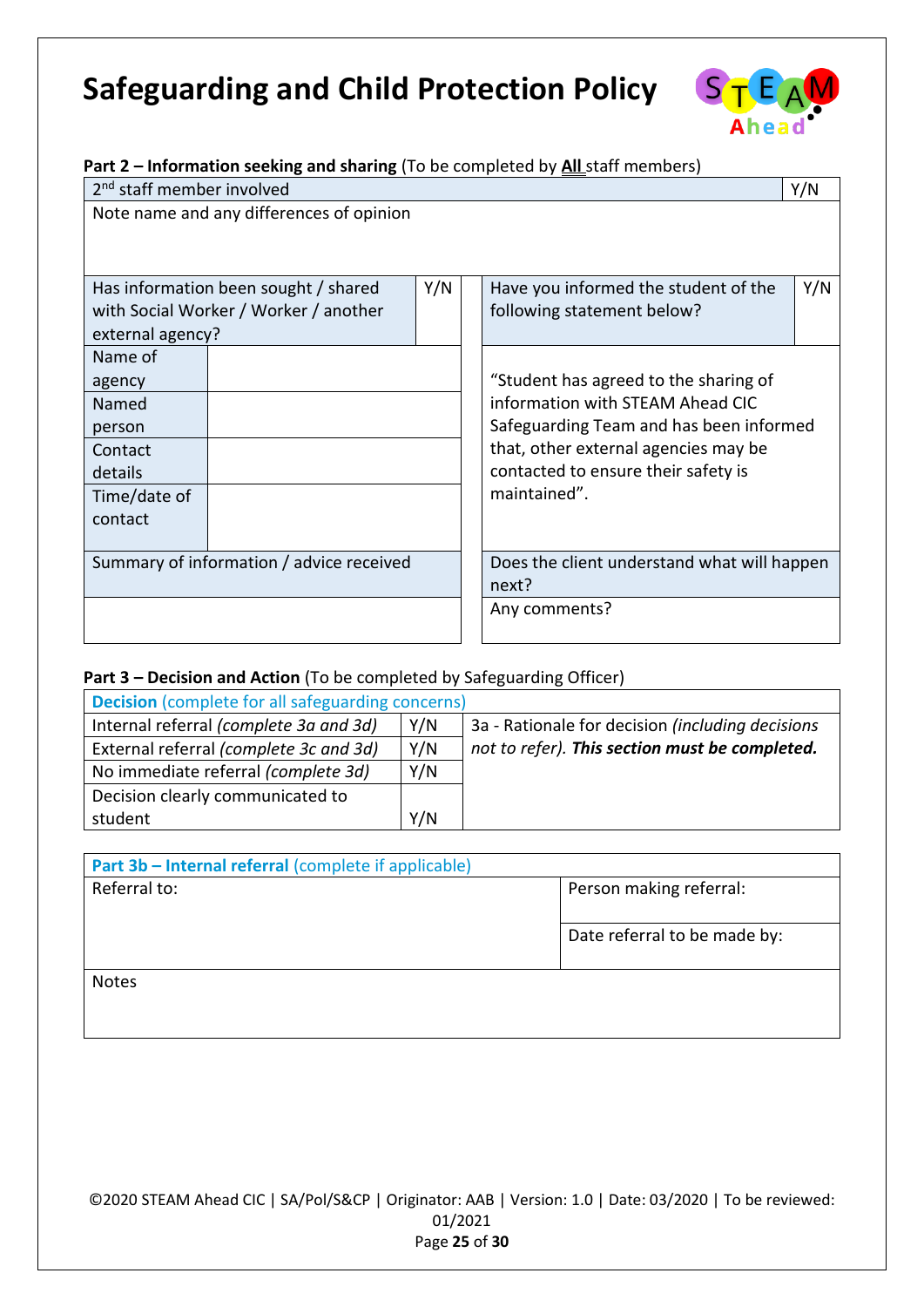

| Part 3c - External referral action plan (complete if applicable) |
|------------------------------------------------------------------|
| Person making referral:                                          |
|                                                                  |
| Date of referral:                                                |
|                                                                  |
|                                                                  |
|                                                                  |
|                                                                  |
|                                                                  |
| Person responsible for following                                 |
| up                                                               |
|                                                                  |
| Follow up on (date)                                              |
|                                                                  |
|                                                                  |

| Part 3d – Support and follow up communication with client/External agencies (complete for all |                                        |                                |  |  |  |  |
|-----------------------------------------------------------------------------------------------|----------------------------------------|--------------------------------|--|--|--|--|
| safeguarding concerns)                                                                        |                                        |                                |  |  |  |  |
| Contact date &                                                                                | Support and or follow up communication | Date action to be delivered by |  |  |  |  |
| time                                                                                          |                                        |                                |  |  |  |  |
|                                                                                               |                                        |                                |  |  |  |  |
|                                                                                               |                                        |                                |  |  |  |  |
|                                                                                               |                                        |                                |  |  |  |  |
|                                                                                               |                                        |                                |  |  |  |  |

**Signatures of internal staff involved in this referral:**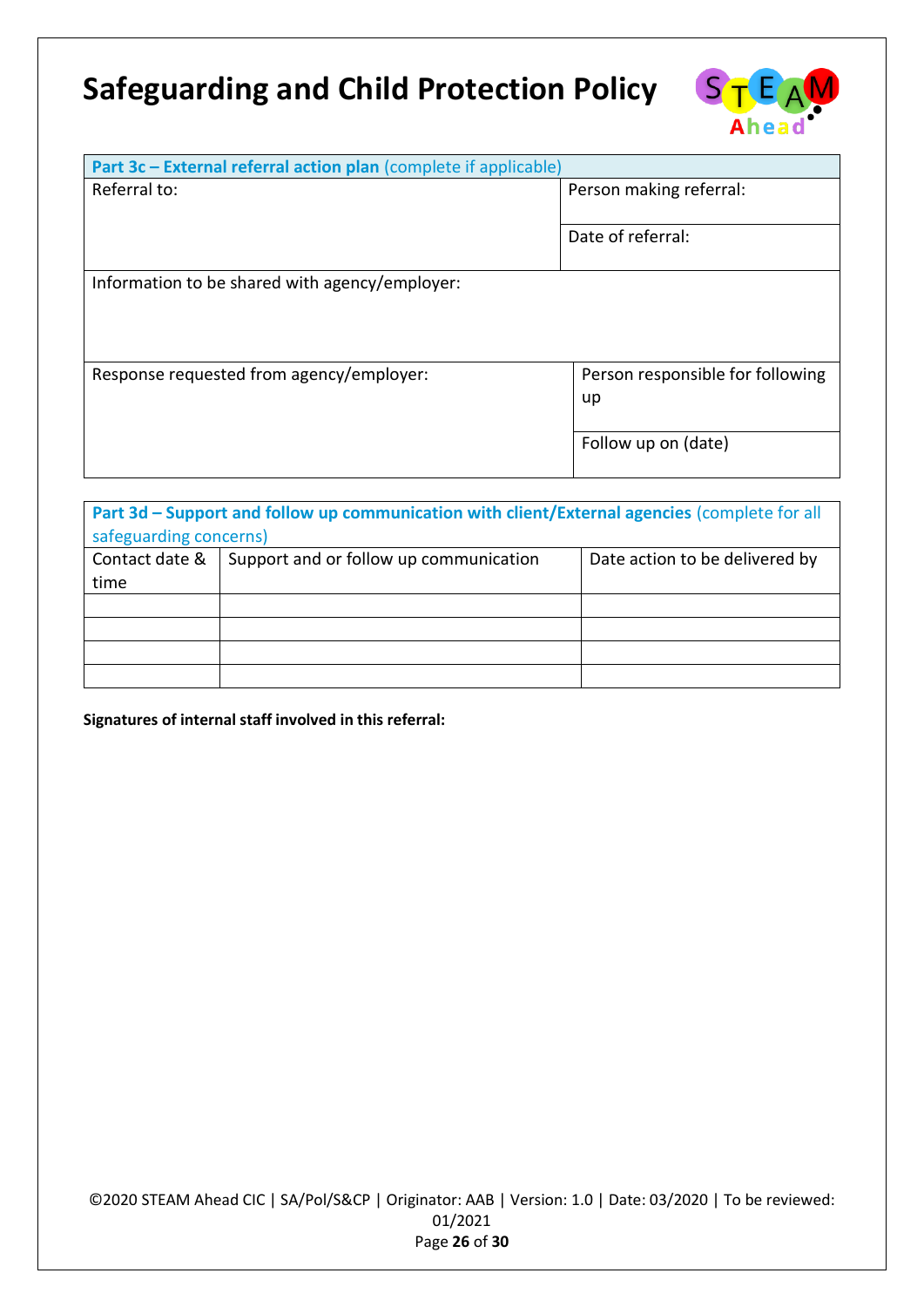

#### **Appendix 15 - Case studies for discussion**

**One** - Rebecca is 16. After a football camp lesson, she tells you that her mum has a new boyfriend. She says she is pleased for her mum but wishes she wasn't left in charge so often.

Rebecca tells you that her mum works really long hours and that she must collect her younger brothers from school and look after them until she gets in from work. Most weekends her mum goes to see her boyfriend leaving Rebecca and her little brothers.

Sometimes she doesn't get back till late or forgets to leave money to buy food and there is nothing in the house to eat. Rebecca tells you that last weekend the youngest child was sick all night and that she didn't know what to so.

Rebecca says she is always getting into trouble for coming into school late and for not doing her coursework, but she feels tired and dizzy and cannot concentrate.

Primary type of abuse:

- 1. Consult with safeguarding colleague
- 2. Make a referral to social services/Multi Agency Safeguarding Hub (MASH)
- 3. No action
- 4. Do not know
- 5. No abuse

**Two** - Tunde is 16. He is a cheeky outgoing young man who is popular with staff and students. He comes into school one day with a cut under his right eye along his cheek-bone. You make a point of finding him during the day and ask him what has happened to his face. He tells you that he has had a fight with his father because he has been stealing food out of the 'fridge'. He tells you that his father came off much worse.

Primary type of abuse: \_\_\_\_\_\_\_\_\_\_\_\_\_\_\_\_\_\_\_\_\_\_\_\_\_\_\_\_\_\_\_

- 1. Consult with safeguarding colleague
- 2. Make a referral to social services/MASH
- 3. No action
- 4. Do not know
- 5. No abuse

**Three** - Erica is single a parent who works as a teacher. She has to leave home at 7.30am to get a lift to school. As a result, she leaves her two boys in the house by themselves. Graham is nine and Brian is six. They are alone for an hour before they take themselves to school.

Primary type of abuse:

- 1. Consult with safeguarding colleague
- 2. Make a referral to social services/MASH
- 3. No action
- 4. Do not know
- 5. No abuse

©2020 STEAM Ahead CIC | SA/Pol/S&CP | Originator: AAB | Version: 1.0 | Date: 03/2020 | To be reviewed: 01/2021 Page **27** of **30**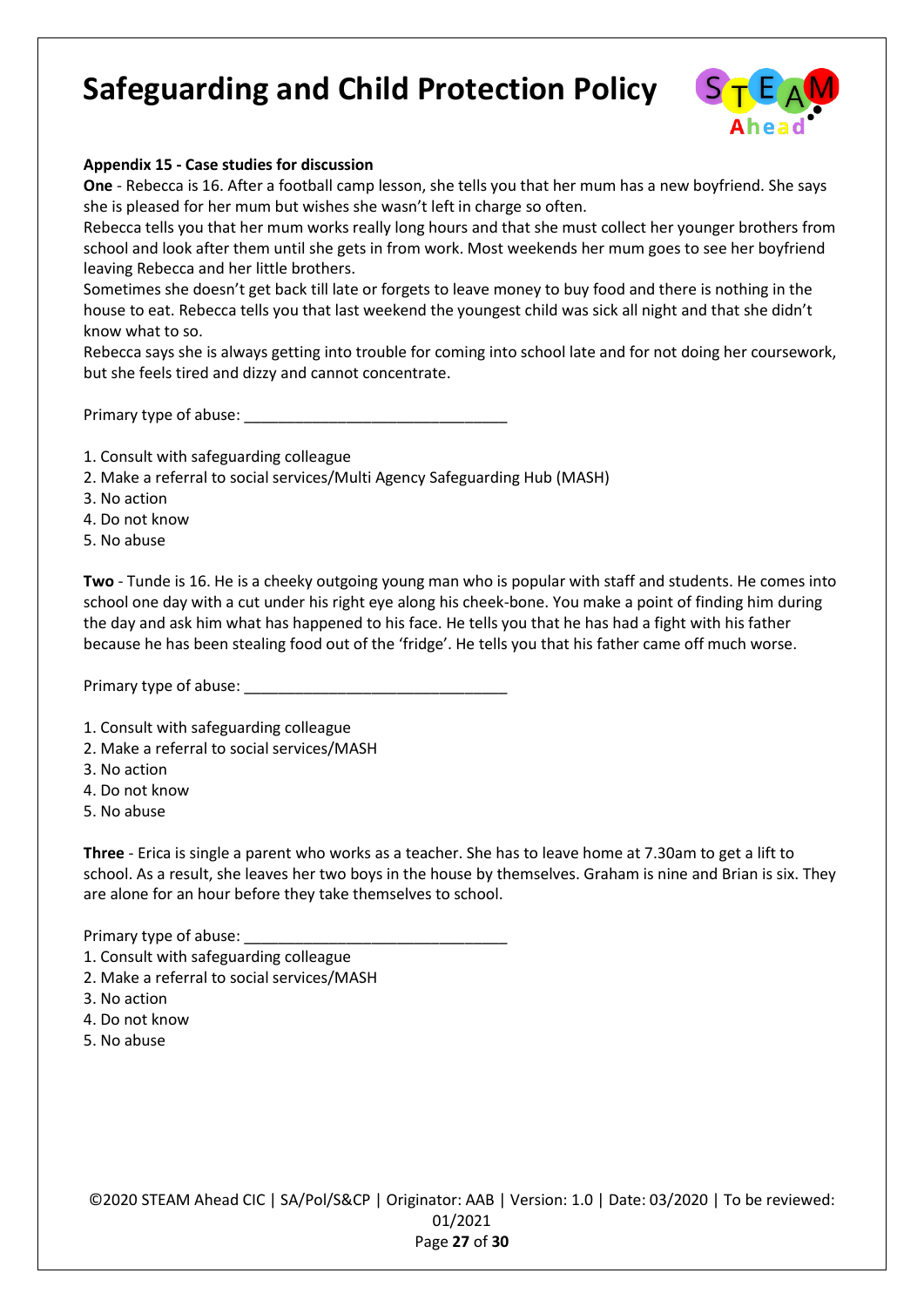

#### **Appendix 16**

**Mock Safeguarding Disclosure Proforma –** *Part 1 & 2 to be completed in full by staff member raising the concern.*

#### **Part 1 – Student Information**

| <b>Student Name</b>                  |              |   | <b>Student Mobile</b>                                                                                                                                                                                                                                                                                                                                                                                |                                                                                  |                     |       |  |  |
|--------------------------------------|--------------|---|------------------------------------------------------------------------------------------------------------------------------------------------------------------------------------------------------------------------------------------------------------------------------------------------------------------------------------------------------------------------------------------------------|----------------------------------------------------------------------------------|---------------------|-------|--|--|
|                                      | Joanne Smith |   |                                                                                                                                                                                                                                                                                                                                                                                                      | No:                                                                              | 07912312123         |       |  |  |
|                                      |              |   |                                                                                                                                                                                                                                                                                                                                                                                                      |                                                                                  |                     | Ext:  |  |  |
| <b>Student ID</b>                    | 1234567      |   |                                                                                                                                                                                                                                                                                                                                                                                                      | <b>Staff member</b>                                                              | Karen Clare         | 1234  |  |  |
|                                      |              |   |                                                                                                                                                                                                                                                                                                                                                                                                      | <b>Safeguarding</b>                                                              |                     |       |  |  |
| <b>Student DOB</b>                   | 04/05/99     |   | Age: 17                                                                                                                                                                                                                                                                                                                                                                                              | Officer on duty                                                                  | Samantha Louisy     |       |  |  |
|                                      |              |   |                                                                                                                                                                                                                                                                                                                                                                                                      |                                                                                  |                     | Time: |  |  |
| <b>Postcode</b>                      | TW74HS       |   |                                                                                                                                                                                                                                                                                                                                                                                                      | <b>Date of Disclosure</b>                                                        | $21^{st}$ Sept 2016 | 10:45 |  |  |
| Reason for concern (Please tick box) |              |   |                                                                                                                                                                                                                                                                                                                                                                                                      |                                                                                  |                     |       |  |  |
| <b>Disclosure by student</b>         |              |   | <b>Summary of disclosure</b>                                                                                                                                                                                                                                                                                                                                                                         |                                                                                  |                     |       |  |  |
| Concern of risk of harm              |              | ⊡ |                                                                                                                                                                                                                                                                                                                                                                                                      | (Key information from student that triggered concern: time,                      |                     |       |  |  |
| <b>Disclosure relates to</b>         |              |   | date, place)                                                                                                                                                                                                                                                                                                                                                                                         |                                                                                  |                     |       |  |  |
| student or another                   |              |   |                                                                                                                                                                                                                                                                                                                                                                                                      |                                                                                  |                     |       |  |  |
| student                              |              |   |                                                                                                                                                                                                                                                                                                                                                                                                      | Joanne had a discussion with parents at home last night, Sunday 20 <sup>th</sup> |                     |       |  |  |
|                                      |              |   | September. Her parents want her to marry a partner chosen by them                                                                                                                                                                                                                                                                                                                                    |                                                                                  |                     |       |  |  |
| <b>Disclosure is current</b>         |              |   | and are applying pressure for her to do so. Joanne has refused and as<br>she is 18 and has been made aware of all the support available to her.                                                                                                                                                                                                                                                      |                                                                                  |                     |       |  |  |
| Disclosure is historic               |              |   | She has also discussed the legal implications to her parents if they were<br>to try and force her. She does not think that this will happen now as she<br>made it very clear that she will not marry against her wishes. This<br>student has currently gone to Pakistan for a month, but she informed me<br>that her parents have now accepted her decision and have stopped<br>putting on pressure. |                                                                                  |                     |       |  |  |
| <b>Type of Concern</b>               |              |   | Sexual (Inc. CSE/abuse) Mental/Emotional/Physical/Neglect/                                                                                                                                                                                                                                                                                                                                           |                                                                                  |                     |       |  |  |
| Circle relevant concern(s)           |              |   | Domestic violence/FGM/Forced marriage/Honour-based violence/Drug and<br>alcohol/Other.                                                                                                                                                                                                                                                                                                               |                                                                                  |                     |       |  |  |
| <b>Attitude to concern</b>           |              |   |                                                                                                                                                                                                                                                                                                                                                                                                      |                                                                                  |                     |       |  |  |
| <b>Students attitude towards</b>     |              |   | Student was initially upset but is relieved that she has told someone.                                                                                                                                                                                                                                                                                                                               |                                                                                  |                     |       |  |  |
| our concern                          |              |   | She has a British Passport and the contact details of SLA.                                                                                                                                                                                                                                                                                                                                           |                                                                                  |                     |       |  |  |
|                                      |              |   |                                                                                                                                                                                                                                                                                                                                                                                                      |                                                                                  |                     |       |  |  |
| <b>Attitude of</b>                   |              |   | Joanne has informed her parents that she has discussed the issue with the                                                                                                                                                                                                                                                                                                                            |                                                                                  |                     |       |  |  |
| parent/carer/other support           |              |   | Safeguarding Officer at college.                                                                                                                                                                                                                                                                                                                                                                     |                                                                                  |                     |       |  |  |
| networks as reported by              |              |   |                                                                                                                                                                                                                                                                                                                                                                                                      |                                                                                  |                     |       |  |  |
| student.                             |              |   |                                                                                                                                                                                                                                                                                                                                                                                                      |                                                                                  |                     |       |  |  |
|                                      |              |   |                                                                                                                                                                                                                                                                                                                                                                                                      |                                                                                  |                     |       |  |  |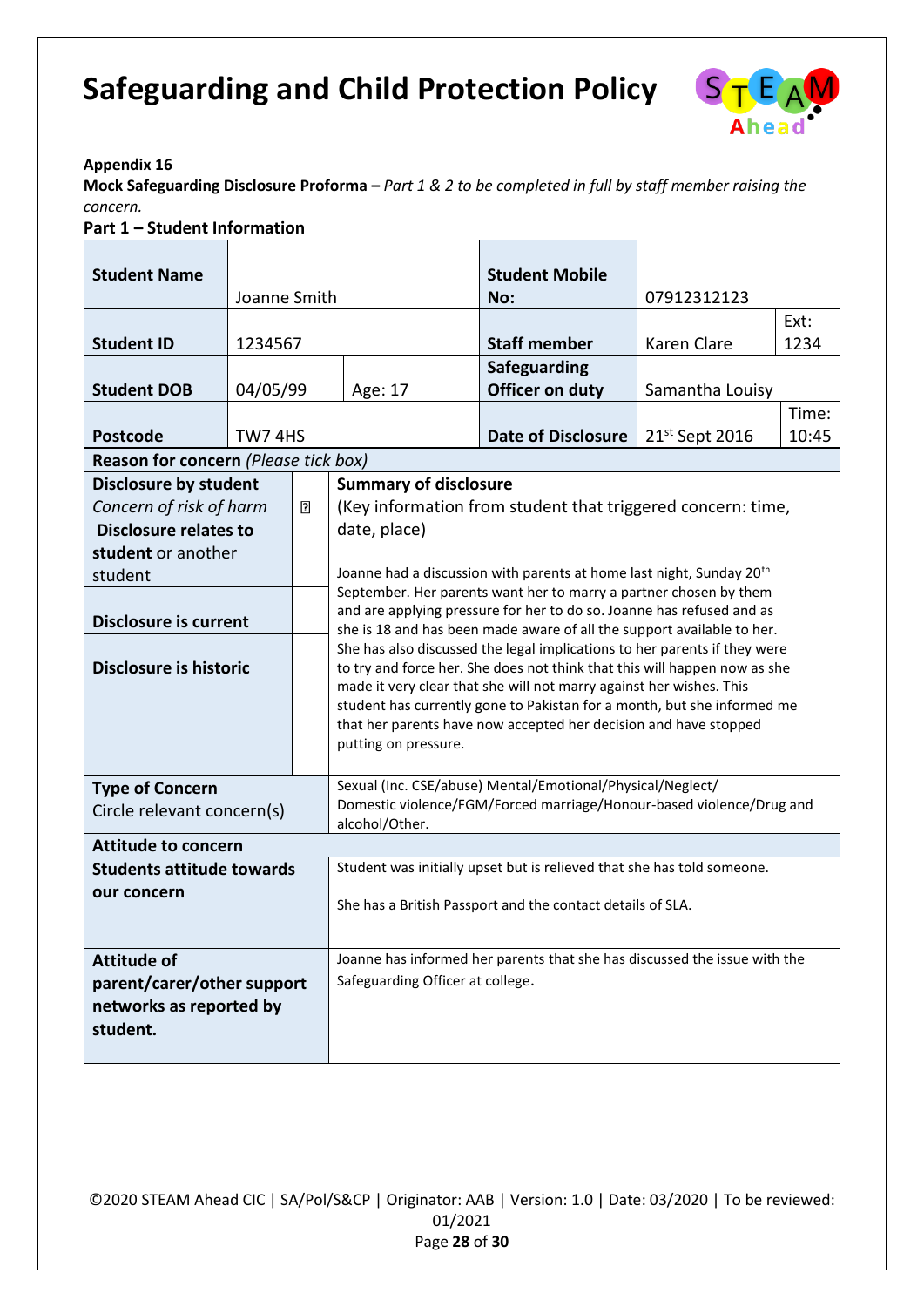

#### 2<sup>nd</sup> staff member involved **Y/N** and the state of the state of the state of the state of the state of the state of the state of the state of the state of the state of the state of the state of the state of the state of th Note name and any differences of opinion Has information been sought / shared with Social Worker / Worker / another external agency?  $\sqrt{Y/N}$  Have you informed the student of the following statement below? Y/N Name of agency "Student has agreed to the sharing of information with STEAM Ahead CIC Safeguarding Team and has been informed that, other external agencies may be contacted to ensure their safety is maintained". Named person **Contact** details Time/date of contact Summary of information / advice received  $\Box$  Does the client understand what will happen next? Any comments?

#### **Part 3 – Decision and Action** (To be completed by Safeguarding Officer)

| <b>Decision</b> (complete for all safeguarding concerns) |     |                                                         |  |  |
|----------------------------------------------------------|-----|---------------------------------------------------------|--|--|
| Internal referral (complete 3a                           |     | 3a - Rationale for decision (including decisions not to |  |  |
| and $3d$ )                                               | Y/N | refer). This section must be completed.                 |  |  |
| External referral (complete 3c                           |     |                                                         |  |  |
| and $3d$ )                                               | Y/N |                                                         |  |  |
| No immediate referral                                    |     |                                                         |  |  |
| (complete 3d)                                            | Y/N |                                                         |  |  |
| Decision clearly communicated                            |     |                                                         |  |  |
| to student                                               | Y/N |                                                         |  |  |

| <b>Part 3b – Internal referral (complete if applicable)</b> |                              |
|-------------------------------------------------------------|------------------------------|
| Referral to:                                                | Person making referral:      |
|                                                             | Date referral to be made by: |
| <b>Notes</b>                                                |                              |

©2020 STEAM Ahead CIC | SA/Pol/S&CP | Originator: AAB | Version: 1.0 | Date: 03/2020 | To be reviewed: 01/2021 Page **29** of **30**

#### **Part 2 – Information seeking and sharing**